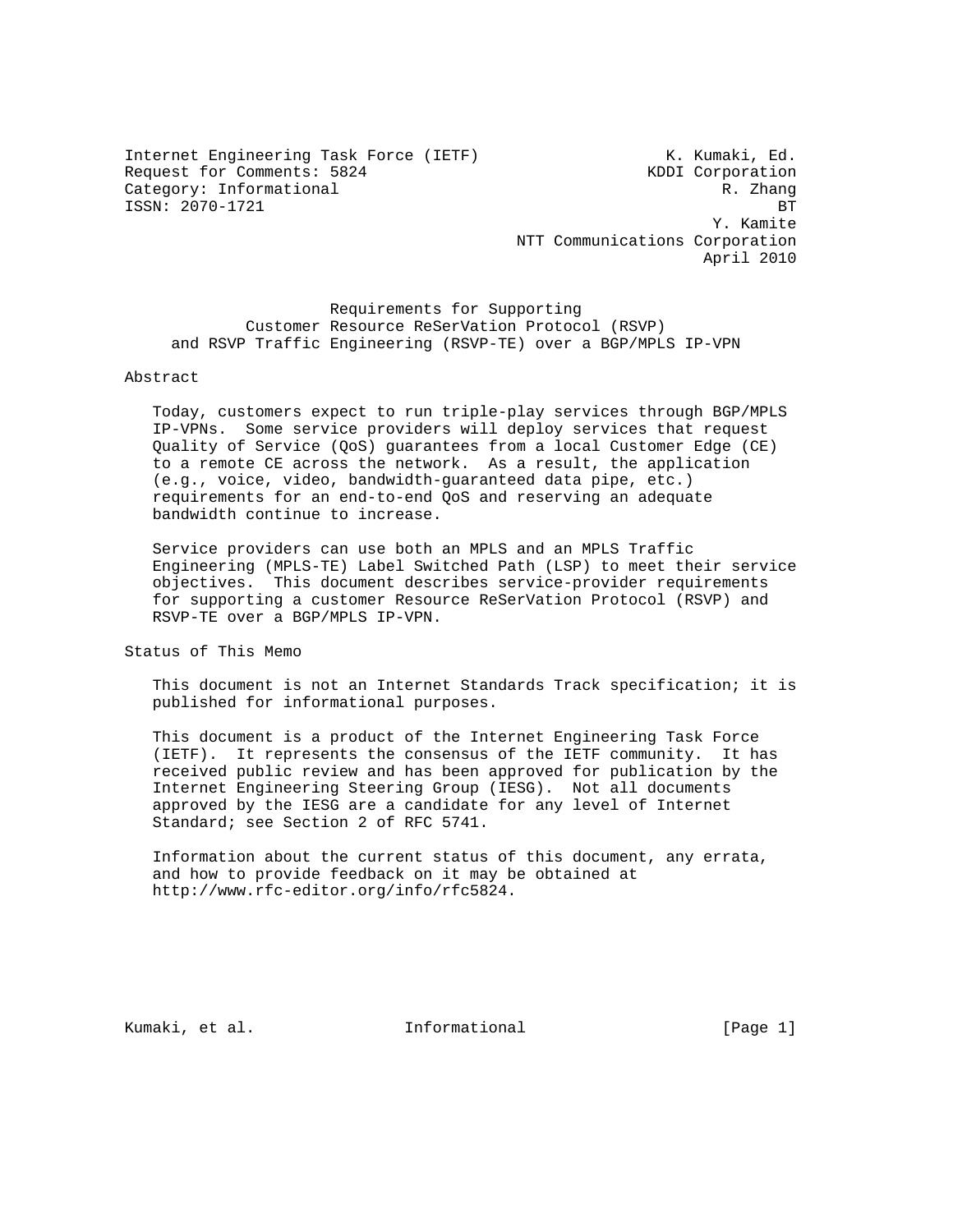Copyright Notice

 Copyright (c) 2010 IETF Trust and the persons identified as the document authors. All rights reserved.

 This document is subject to BCP 78 and the IETF Trust's Legal Provisions Relating to IETF Documents (http://trustee.ietf.org/license-info) in effect on the date of publication of this document. Please review these documents carefully, as they describe your rights and restrictions with respect to this document. Code Components extracted from this document must include Simplified BSD License text as described in Section 4.e of the Trust Legal Provisions and are provided without warranty as described in the Simplified BSD License.

 This document may contain material from IETF Documents or IETF Contributions published or made publicly available before November 10, 2008. The person(s) controlling the copyright in some of this material may not have granted the IETF Trust the right to allow modifications of such material outside the IETF Standards Process. Without obtaining an adequate license from the person(s) controlling the copyright in such materials, this document may not be modified outside the IETF Standards Process, and derivative works of it may not be created outside the IETF Standards Process, except to format it for publication as an RFC or to translate it into languages other than English.

Kumaki, et al. 10 millionational [Page 2]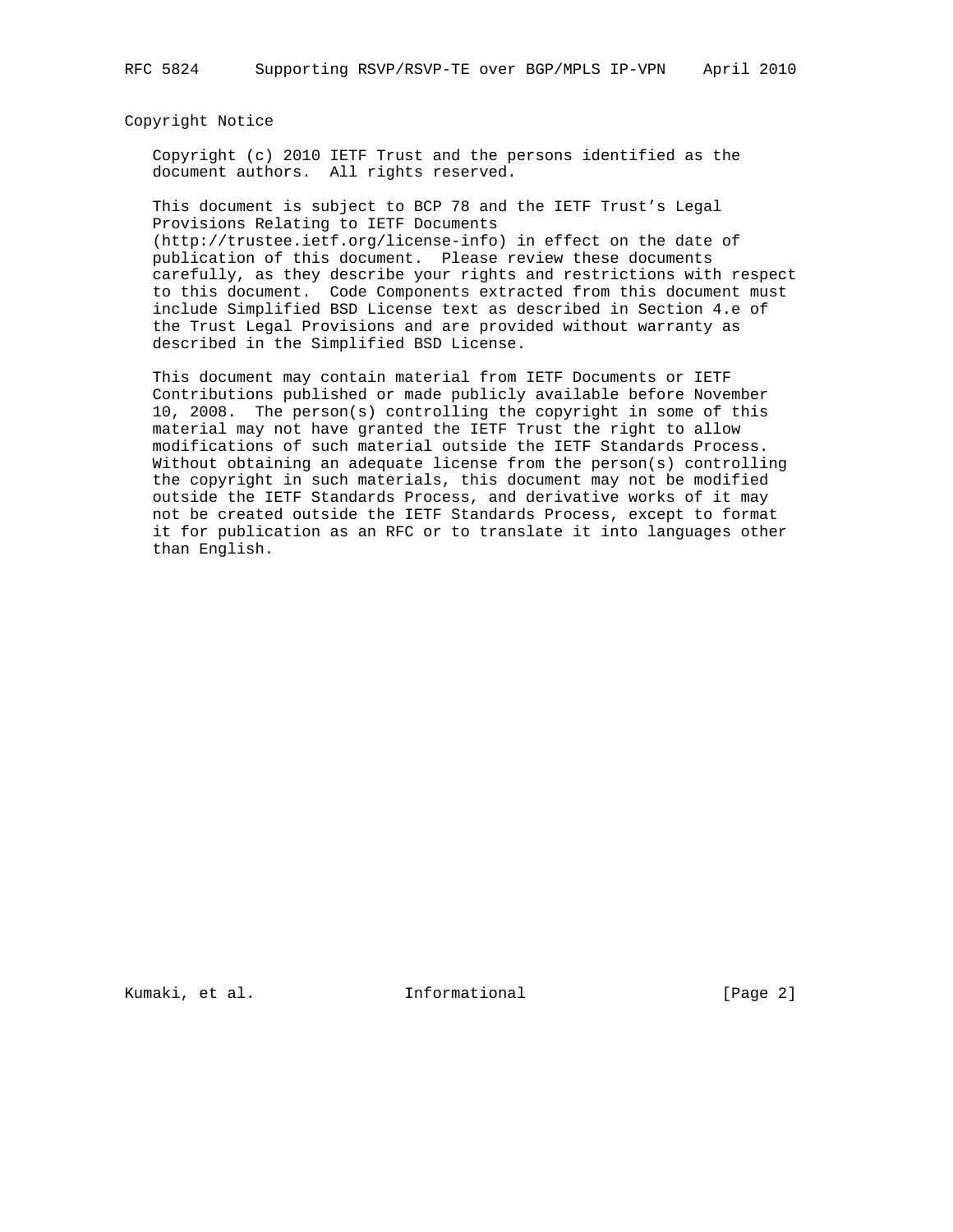RFC 5824 Supporting RSVP/RSVP-TE over BGP/MPLS IP-VPN April 2010

Table of Contents

| 5.1. Scenario I: Fast Recovery over BGP/MPLS IP-VPNs  8    |  |
|------------------------------------------------------------|--|
| 5.2. Scenario II: Strict C-TE LSP QoS Guarantees  8        |  |
| 5.3. Scenario III: Load Balance of CE-to-CE Traffic  9     |  |
| 5.4. Scenario IV: RSVP Aggregation over MPLS-TE Tunnels 11 |  |
| 5.5. Scenario V: RSVP over Non-TE LSPs 12                  |  |
| 5.6. Scenario VI: RSVP-TE over Non-TE LSPs 13              |  |
| 6. Detailed Requirements for C-TE LSP Model 14             |  |
|                                                            |  |
| 6.2. Graceful Restart Support for C-TE LSPs 14             |  |
| 6.3. Rerouting Support for C-TE LSPs 15                    |  |
| 6.4. FRR Support for C-TE LSPs 15                          |  |
| 6.5. Admission Control Support on P-TE LSP Head-Ends 15    |  |
| 6.6. Admission Control Support for C-TE LSPs in            |  |
|                                                            |  |
| 6.7. Policy Control Support for C-TE LSPs 16               |  |
| 6.8. PCE Features Support for C-TE LSPs 16                 |  |
| 6.9. Diversely Routed C-TE LSP Support 16                  |  |
| 6.10. Optimal Path Support for C-TE LSPs 17                |  |
| 6.11. Reoptimization Support for C-TE LSPs 17              |  |
| 6.12. DS-TE Support for C-TE LSPs 17                       |  |
| 7. Detailed Requirements for C-RSVP Path Model 18          |  |
| 7.1. Admission Control between PE-CE for C-RSVP Paths 18   |  |
| 7.2. Aggregation of C-RSVP Paths by P-TE LSPs 18           |  |
| 7.3. Non-TE LSP Support for C-RSVP Paths 18                |  |
|                                                            |  |
| 8. Commonly Detailed Requirements for Two Models 18        |  |
|                                                            |  |
|                                                            |  |
|                                                            |  |
|                                                            |  |
|                                                            |  |
|                                                            |  |
|                                                            |  |
|                                                            |  |
|                                                            |  |
|                                                            |  |
|                                                            |  |
|                                                            |  |
| A.1 End-to-End C-RSVP Path Model24                         |  |
|                                                            |  |

Kumaki, et al. 1nformational [Page 3]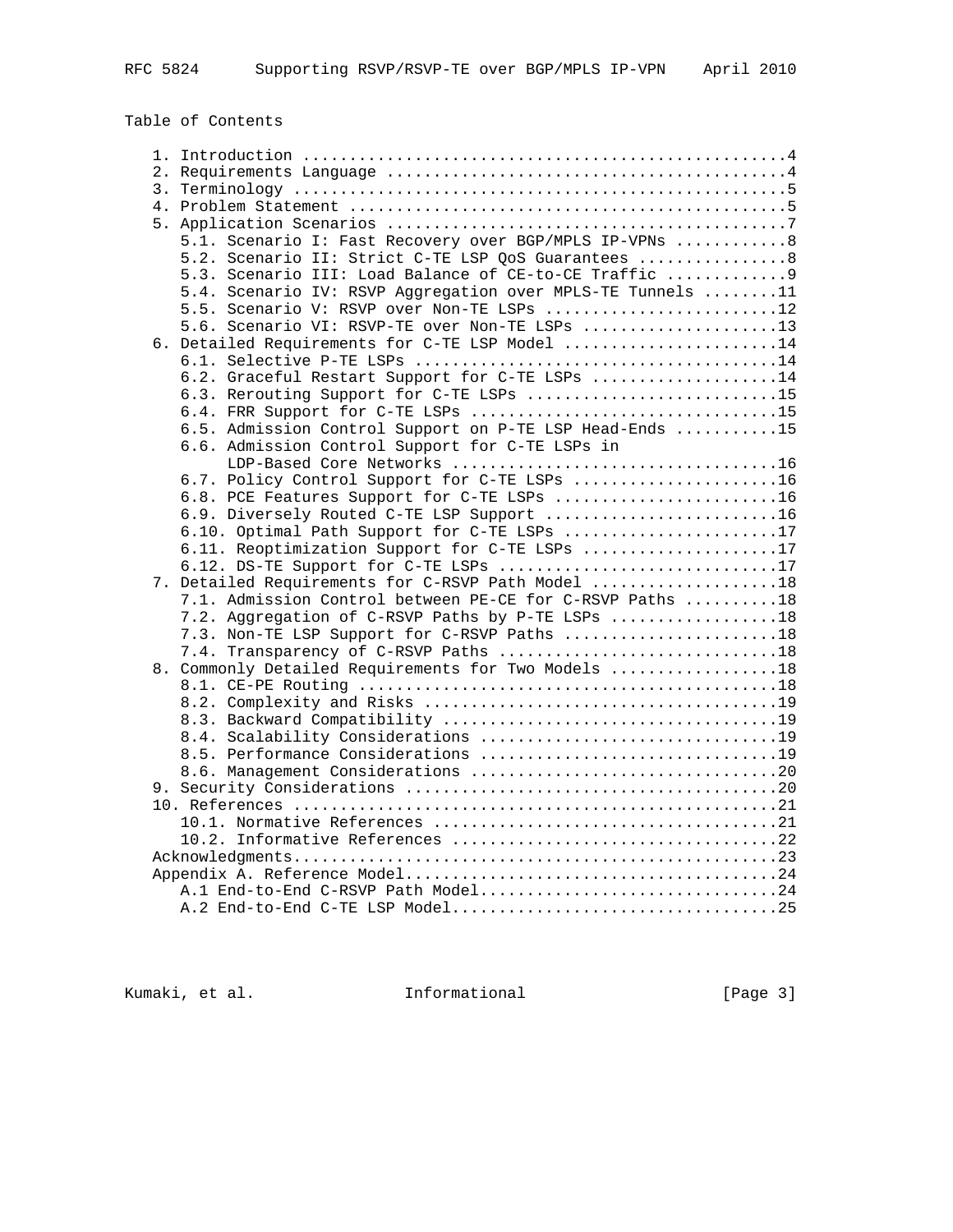# 1. Introduction

 Some service providers want to build a service that guarantees Quality of Service (QoS) and a bandwidth from a local Customer Edge (CE) to a remote CE through the network. A CE includes the network client equipment owned and operated by the service provider. However, the CE may not be part of the MPLS provider network.

 Today, customers expect to run triple-play services such as Internet access, telephone, and television through BGP/MPLS IP-VPNs [RFC4364].

 As these services evolve, the requirements for an end-to-end QoS to meet the application requirements also continue to grow. Depending on the application (e.g., voice, video, bandwidth-guaranteed data pipe, etc.), a native IP using an RSVP and/or an end-to-end constrained MPLS Traffic Engineering (MPLS-TE) Label Switched Path (LSP) may be required. The RSVP path may be used to provide QoS guarantees and reserve an adequate bandwidth for the data. An end to-end MPLS-TE LSP may also be used to guarantee a bandwidth, and provide extended functionality like MPLS fast reroute (FRR) [RFC4090] for maintaining the service continuity around node and link, including the CE-PE link, failures. It should be noted that an RSVP session between two CEs may also be mapped and tunneled into an MPLS- TE LSP across an MPLS provider network.

 A number of advantages exist for deploying the model previously mentioned. The first is that customers can use these network services while being able to use both private addresses and global addresses. The second advantage is that the traffic is tunneled through the service-provider backbone so that customer traffic and route confidentiality are maintained.

 This document defines a reference model, example application scenarios, and detailed requirements for a solution supporting a customer RSVP and RSVP-TE over a BGP/MPLS IP-VPN.

A specification for a solution is out of scope in this document.

2. Requirements Language

 The key words "MUST", "MUST NOT", "REQUIRED", "SHALL", "SHALL NOT", "SHOULD", "SHOULD NOT", "RECOMMENDED", "MAY", and "OPTIONAL" in this document are to be interpreted as described in [RFC2119].

Kumaki, et al. 10 Informational 1999 [Page 4]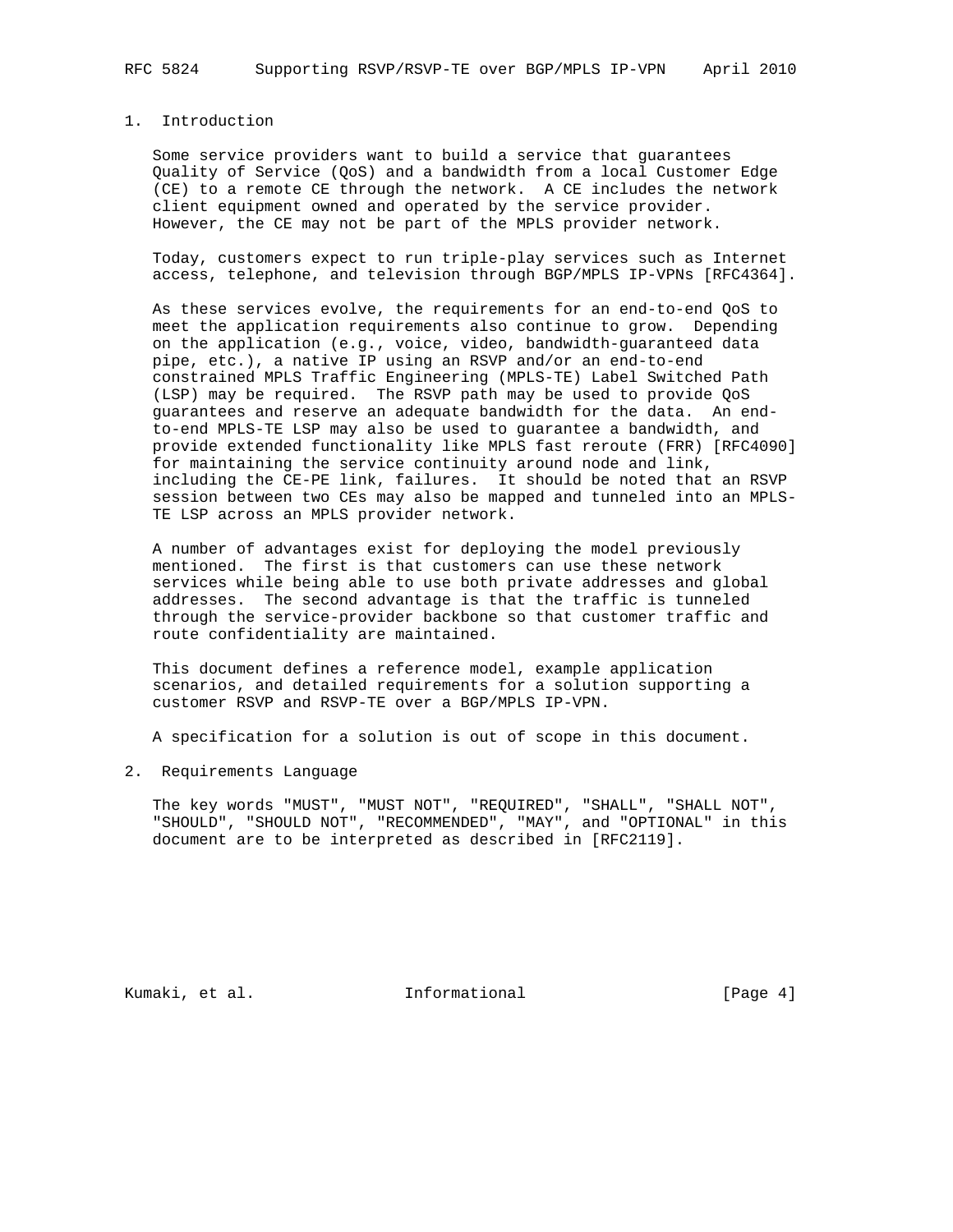3. Terminology

 This document uses the BGP/MPLS IP-VPN terminology defined in [RFC4364] and also uses Path Computation Element (PCE) terms defined in [RFC4655].

TE LSP: Traffic Engineering Label Switched Path

MPLS-TE LSP: Multiprotocol Label Switching TE LSP

- C-RSVP path: Customer RSVP path: a native RSVP path with the bandwidth reservation of X for customers
- C-TE LSP: Customer Traffic Engineering Label Switched Path: an end to-end MPLS-TE LSP for customers
- P-TE LSP: Provider Traffic Engineering Label Switched Path: a transport TE LSP between two Provider Edges (PEs)

LSR: a Label Switched Router

Head-end LSR: an ingress LSR

Tail-end LSR: an egress LSR

4. Problem Statement

 Service providers want to deliver triple-play services with QoS guarantees to their customers. Various techniques are available to achieve this. Some service providers will wish to offer advanced services using an RSVP signaling for native IP flows (C-RSVP) or an RSVP-TE signaling for Customer TE LSPs (C-TE LSPs) over BGP/MPLS IP-VPNs.

The following examples outline each method:

 A C-RSVP path with the bandwidth reservation of X can be used to transport voice traffic. In order to achieve recovery in under 50 ms during link, node, and Shared Risk Link Group (SRLG) failures, and to provide strict QoS guarantees, a C-TE LSP with bandwidth X between data centers or customer sites can be used to carry voice and video traffic. Thus, service providers or customers can choose a C-RSVP path or a C-TE LSP to meet their requirements.

 When service providers offer a C-RSVP path between hosts or CEs over BGP/MPLS IP-VPNs, the CE/host requests an end-to-end C-RSVP path with the bandwidth reservation of X to the remote CE/host. However, if a C-RSVP signaling is to send within a VPN, the service-provider

Kumaki, et al. 10 mm = Informational 1 mm = [Page 5]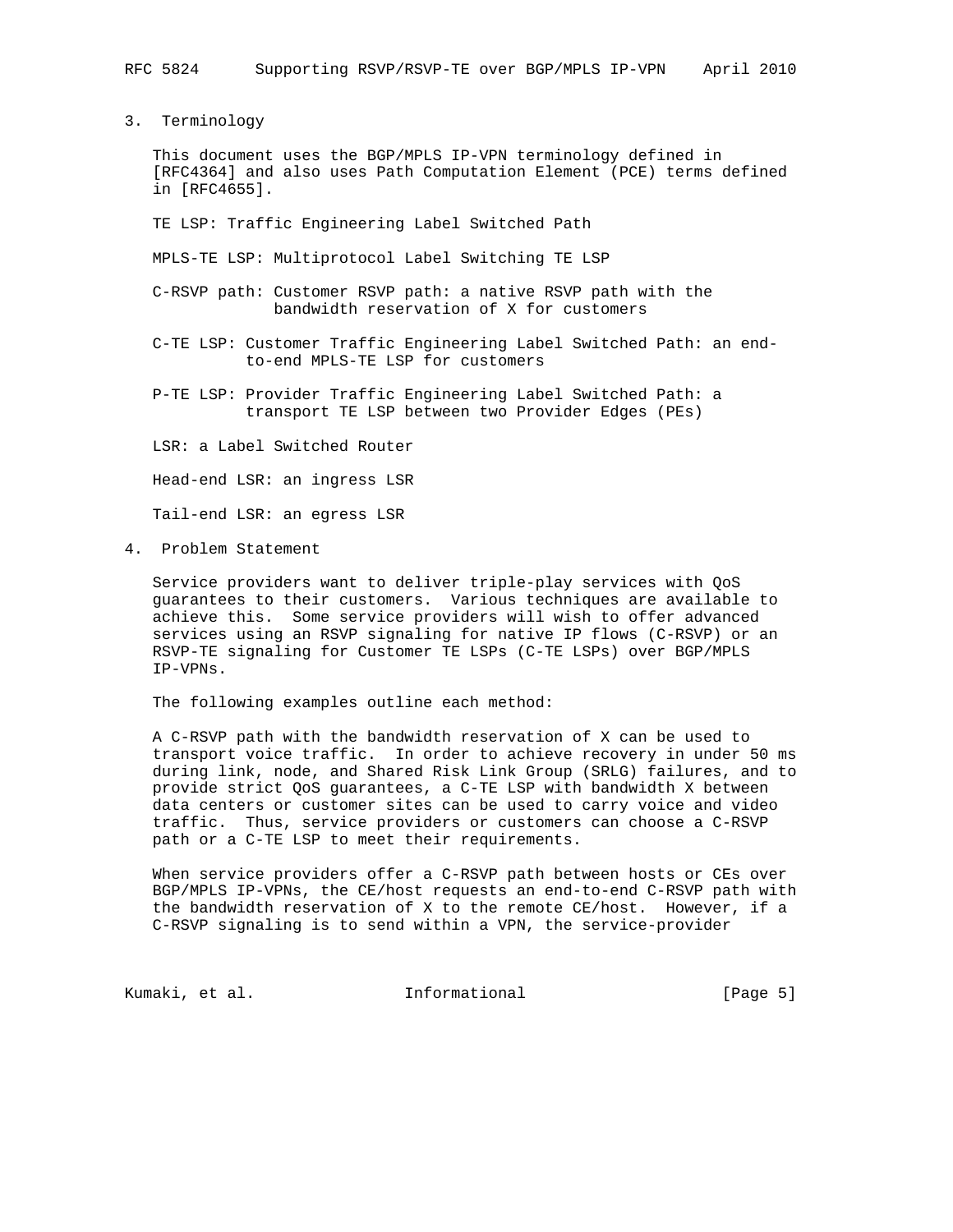network will face scalability issues because routers need to retain the RSVP state per a customer. Therefore, in order to solve scalability issues, multiple C-RSVP reservations can be aggregated at a PE, where a P-TE LSP head-end can perform admission control using the aggregated C-RSVP reservations. The method that is described in [RFC4804] can be considered as a useful approach. In this case, a reservation request from within the context of a Virtual Routing and Forwarding (VRF) instance can get aggregated onto a P-TE LSP. The P-TE LSP can be pre-established, resized based on the request, or triggered by the request. Service providers, however, cannot provide a C-RSVP path over the VRF instance as defined in [RFC4364]. The current BGP/MPLS IP-VPN architecture also does not support an RSVP instance running in the context of a VRF to process RSVP messages and integrated services (int-serv) ([RFC1633], [RFC2210]). One solution is described in [RSVP-L3VPN].

 If service providers offer a C-TE LSP from a CE to a CE over the BGP/MPLS IP-VPN, they require that an MPLS-TE LSP from a local CE to a remote CE be established. However, if a C-TE LSP signaling is to send within the VPN, the service-provider network may face the following scalability issues:

- A C-TE LSP can be aggregated by a P-TE LSP at a PE (i.e., hierarchical LSPs). In this case, only a PE maintains the state of customer RSVP sessions.
- A C-TE LSP cannot be aggregated by a P-TE LSP at a PE, depending on some policies (i.e., continuous LSPs). In this case, both Ps and PEs maintain the state of customer RSVP sessions.
- A C-TE LSP can be aggregated by the non-TE LSP (i.e., LDP). In this case, only a PE maintains the state of customer RSVP-TE sessions. Note that it is assumed that there is always enough bandwidth available in the service-provider core network.

 Furthermore, if service providers provide the C-TE LSP over the BGP/MPLS IP-VPN, they currently cannot provide it over the VRF instance as defined in [RFC4364]. Specifically, the current BGP/MPLS IP-VPN architecture does not support the RSVP-TE instance running in the context of a VRF to process RSVP messages and trigger the establishment of the C-TE LSP over the service-provider core network. If every C-TE LSP is to trigger the establishment or resizing of a P-TE LSP, the service-provider network will also face scalability issues that arise from maintaining a large number of P-TE LSPs and/or

Kumaki, et al. 10 mm informational [Page 6]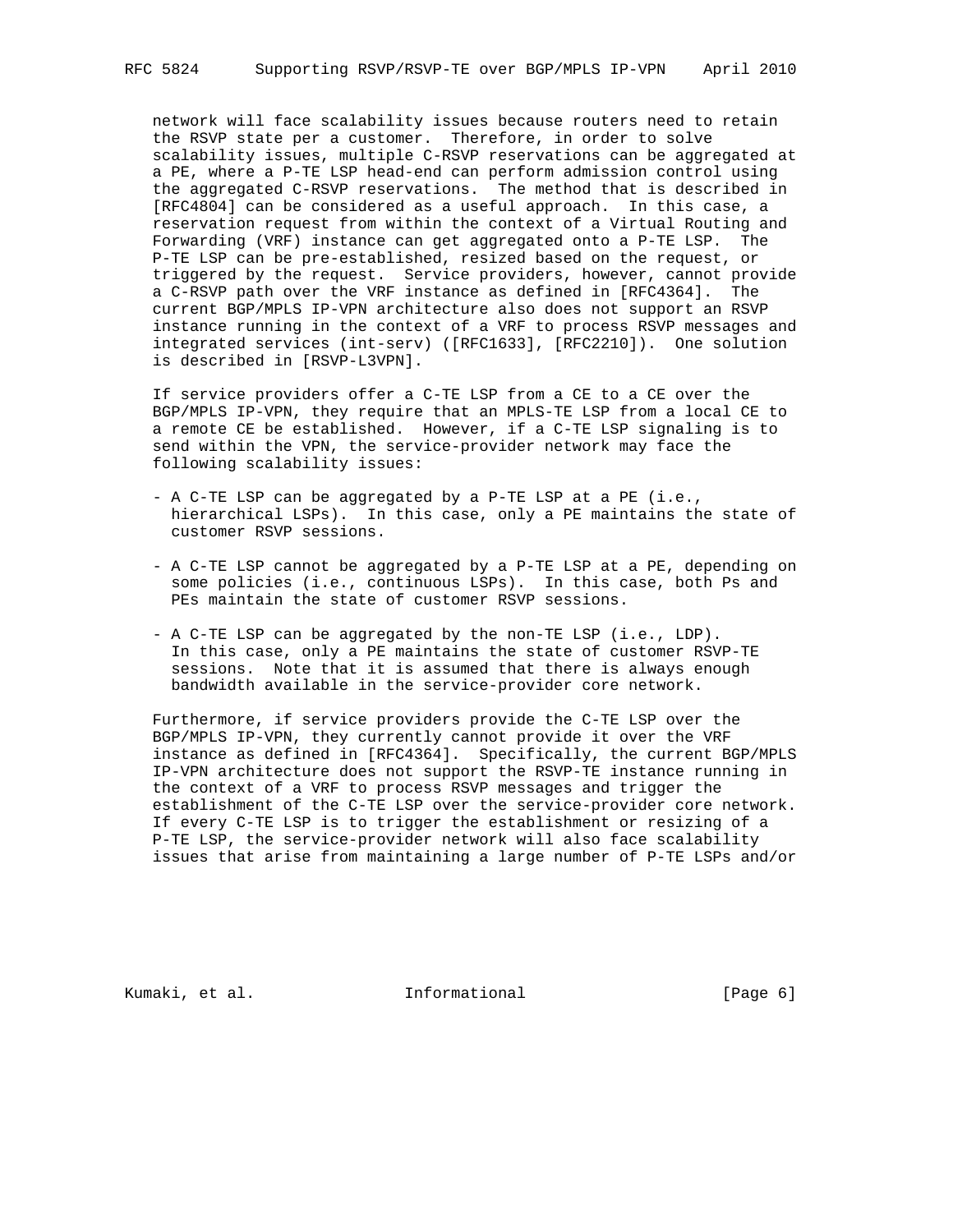the dynamic signaling of these P-TE LSPs. Section 8.4 of this document, "Scalability Considerations", provides detailed scalability requirements.

 Two different models have been described above. The differences between C-RSVP paths and C-TE LSPs are as follows:

- C-RSVP path model: data packets among CEs are forwarded by "native IP packets" (i.e., not labeled packets).
- C-TE LSP model: data packets among CEs are forwarded by "labeled IP packets".

 Depending on the service level and the need to meet specific requirements, service providers should be able to choose P-TE LSPs or non-TE LSPs in the backbone network. The selection may be dependent on the service provider's policy and the node's capability to support the mechanisms described.

 The items listed below are selectively required to support C-RSVP paths and C-TE LSPs over BGP/MPLS IP-VPNs based on the service level. For example, some service providers need all of the following items to provide a service, and some service providers need only some of them to provide the service. It depends on the service level and policy of service providers. Detailed requirements are described in Sections 6, 7, and 8.

- C-RSVP path QoS guarantees.
- Fast recovery over the BGP/MPLS IP-VPN to protect traffic for the C-TE LSP against CE-PE link failure and PE node failure.
- Strict C-TE LSP bandwidth and QoS guarantees.
- Resource optimization for C-RSVP paths and C-TE LSPs.
- Scalability for C-RSVP paths and C-TE LSPs.
- 5. Application Scenarios

 The following sections present a few application scenarios for C-RSVP paths and C-TE LSPs in BGP/MPLS IP-VPN environments. Appendix A, "Reference Model", describes a C-RSVP path, a C-TE LSP, and a P-TE LSP.

 In all scenarios, it is the responsibility of the service provider to ensure that enough bandwidth is available to meet the customers' application requirements.

Kumaki, et al. 10 mm = Informational 10 mm = [Page 7]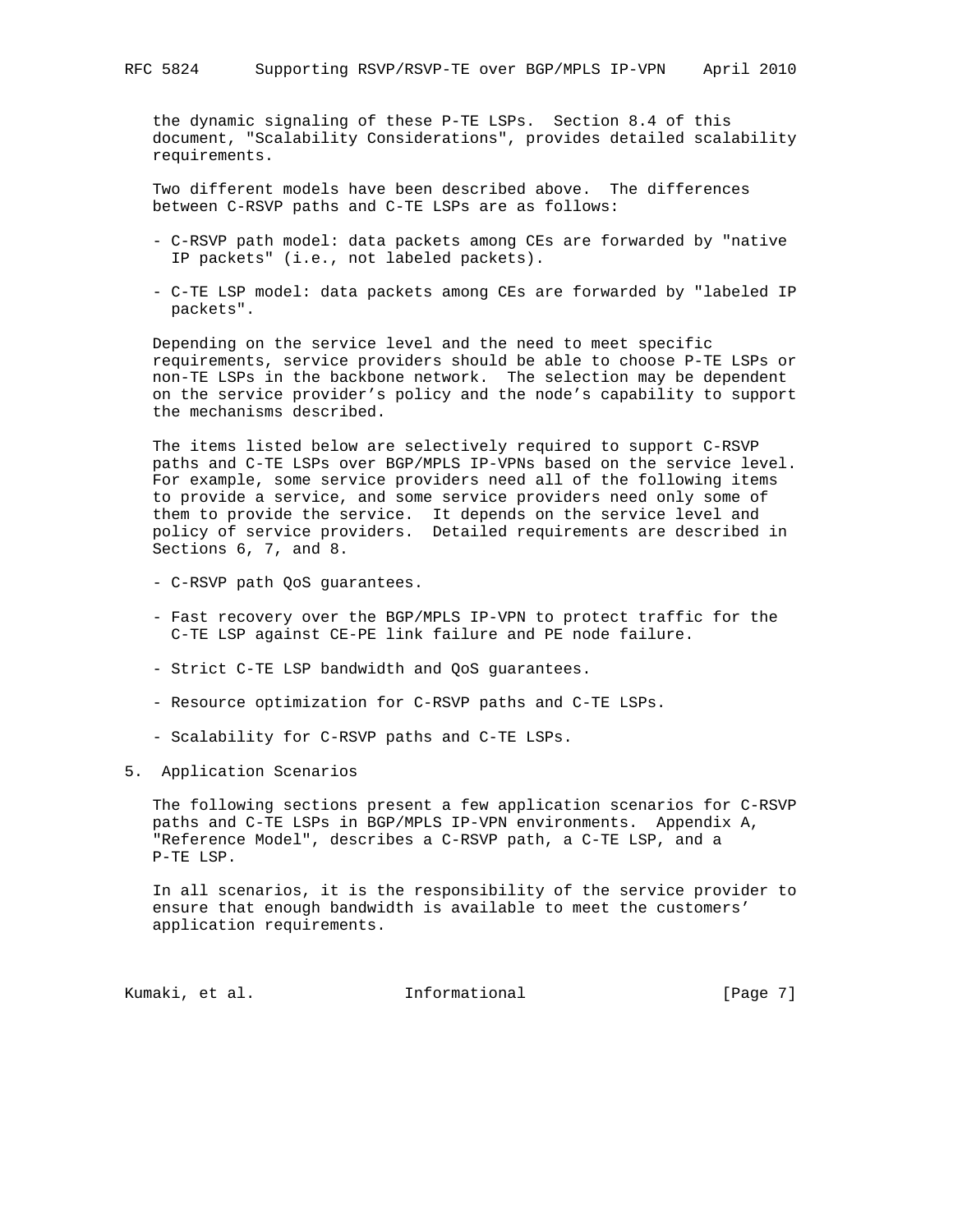### 5.1. Scenario I: Fast Recovery over BGP/MPLS IP-VPNs

 In this scenario, as shown in Figure 1, a customer uses a VoIP application between its sites (i.e., between CE1 and CE2). H0 and H1 represent voice equipment.

 In this case, the customer establishes C-TE LSP1 as a primary path and C-TE LSP2 as a backup path. If the link between PE1 and CE1 or the node of PE1 fails, C-TE LSP1 needs C-TE LSP2 as a path protection.

 Generally speaking, C-RSVP paths are used by customers, and P-TE LSPs are used by service providers.



### Figure 1. Scenario I

5.2. Scenario II: Strict C-TE LSP QoS Guarantees

 In this scenario, as shown in Figure 2, service provider B (SP B) transports voice and video traffic between its sites (i.e., between CE1 and CE2). In this case, service provider B establishes C-TE LSP1 with preemption priority 0 and 100-Mbps bandwidth for the voice traffic, and C-TE LSP2 with preemption priority 1 and 200-Mbps bandwidth for the unicast video traffic. On the other hand, service provider A (SP A) also pre-establishes P-TE LSP1 with preemption priority 0 and 1-Gbps bandwidth for the voice traffic, and P-TE LSP2 with preemption priority 1 and 2-Gbps bandwidth for the video

Kumaki, et al. Informational [Page 8]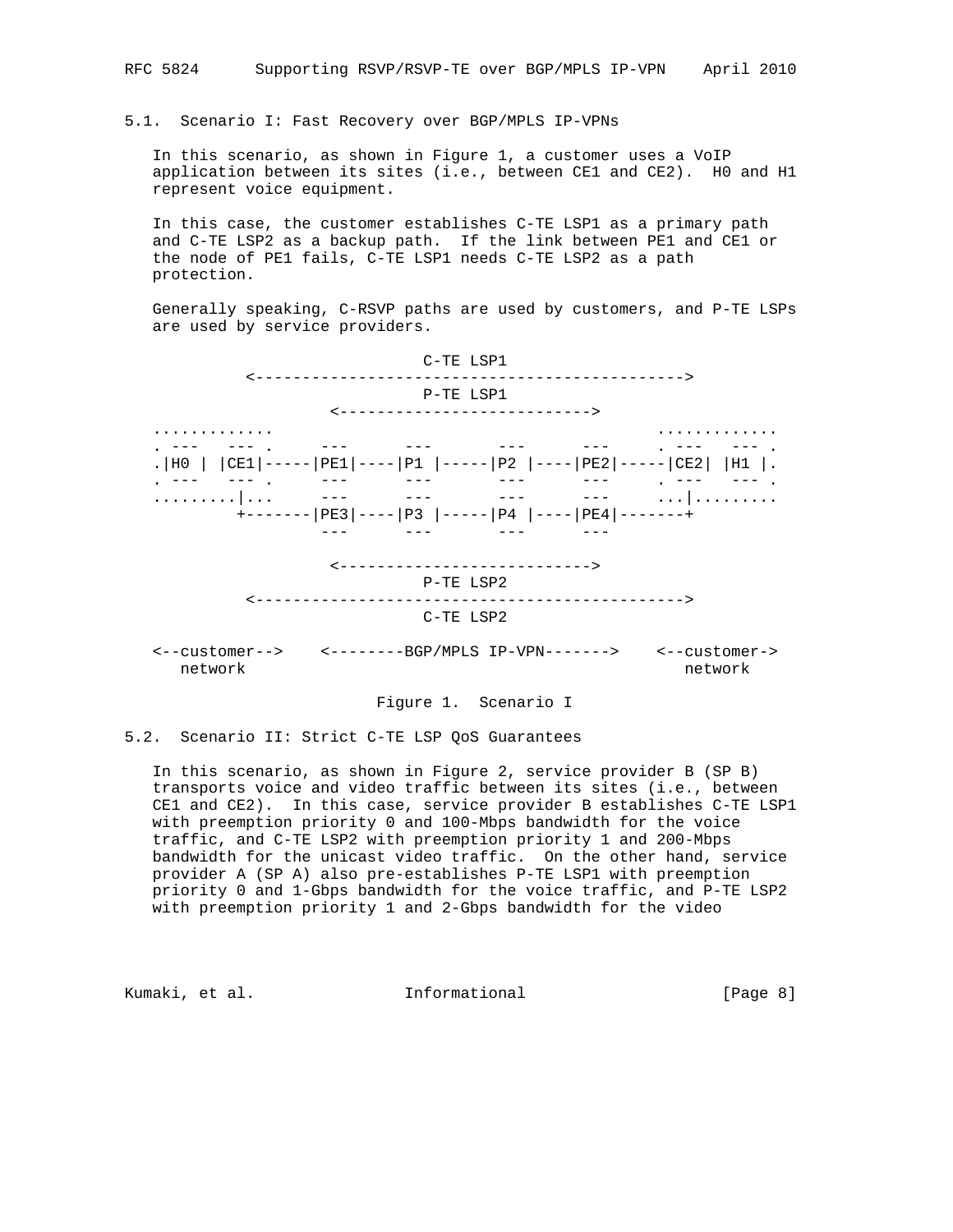traffic. In this scenario, P-TE LSP1 and P-TE LSP2 should support Diffserv-aware MPLS Traffic Engineering (DS-TE) [RFC4124].

 PE1 and PE3 should choose an appropriate P-TE LSP based on the preemption priority. In this case, C-TE LSP1 must be associated with P-TE LSP1 at PE1, and C-TE LSP2 must be associated with P-TE LSP2 at PE3.

 Furthermore, PE1 and PE3 head-ends should control the bandwidth of C-TE LSPs. In this case, PE1 and PE3 can choose C-TE LSPs by the amount of maximum available bandwidth for each P-TE LSP, respectively.



## Figure 2. Scenario II

 It's possible that the customer and the service provider have differing preemption priorities. In this case, the PE policy will override the customers. In the case where the service provider does not support preemption priorities, then such priorities should be ignored.

5.3. Scenario III: Load Balance of CE-to-CE Traffic

 In this scenario, as shown in Figure 3, service provider C (SP C) uses voice and video traffic between its sites (i.e., between CE0 and CE5/CE7, between CE2 and CE5/CE7, between CE5 and CE0/CE2, and between CE7 and CE0/CE2). H0 and H1 represent voice and video equipment. In this case, service provider C establishes C-TE LSP1,

Kumaki, et al. 10 mm informational [Page 9]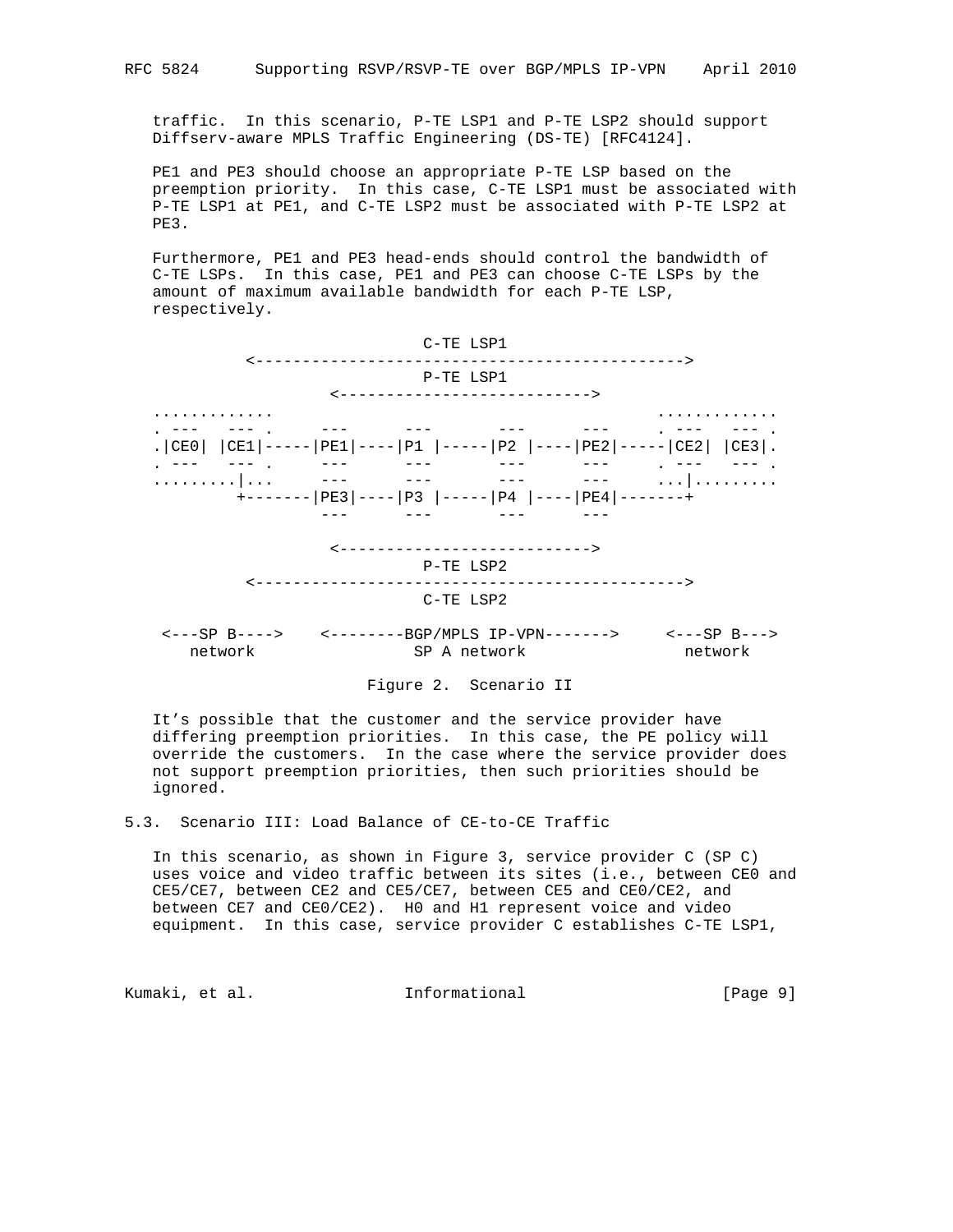C-TE LSP3, C-TE LSP5, and C-TE LSP7 with preemption priority 0 and 100-Mbps bandwidth for the voice traffic, and establishes C-TE LSP2, C-TE LSP4, C-TE LSP6, and C-TE LSP8 with preemption priority 1 and 200-Mbps bandwidth for the video traffic. On the other hand, service provider A also pre-establishes P-TE LSP1 and P-TE LSP3 with preemption priority 0 and 1-Gbps bandwidth for the voice traffic, and P-TE LSP2 and P-TE LSP4 with preemption priority 1 and 2-Gbps bandwidth for the video traffic. In this scenario, P-TE LSP1, P-TE LSP2, P-TE LSP3, and P-TE LSP4 should support DS-TE [RFC4124].

 All PEs should choose an appropriate P-TE LSP based on the preemption priority. To minimize the traffic disruption due to a single network failure, diversely routed C-TE LSPs are established. In this case, the FRR [RFC4090] is not necessarily required.

 Also, unconstrained TE LSPs (i.e., C-TE LSPs/P-TE LSPs with 0 bandwidth) [RFC5330] are applicable to this scenario.

 Furthermore, the load balancing for any communication between H0 and H1 can be done by setting up full-mesh C-TE LSPs between CE0/CE2 and CE5/CE7.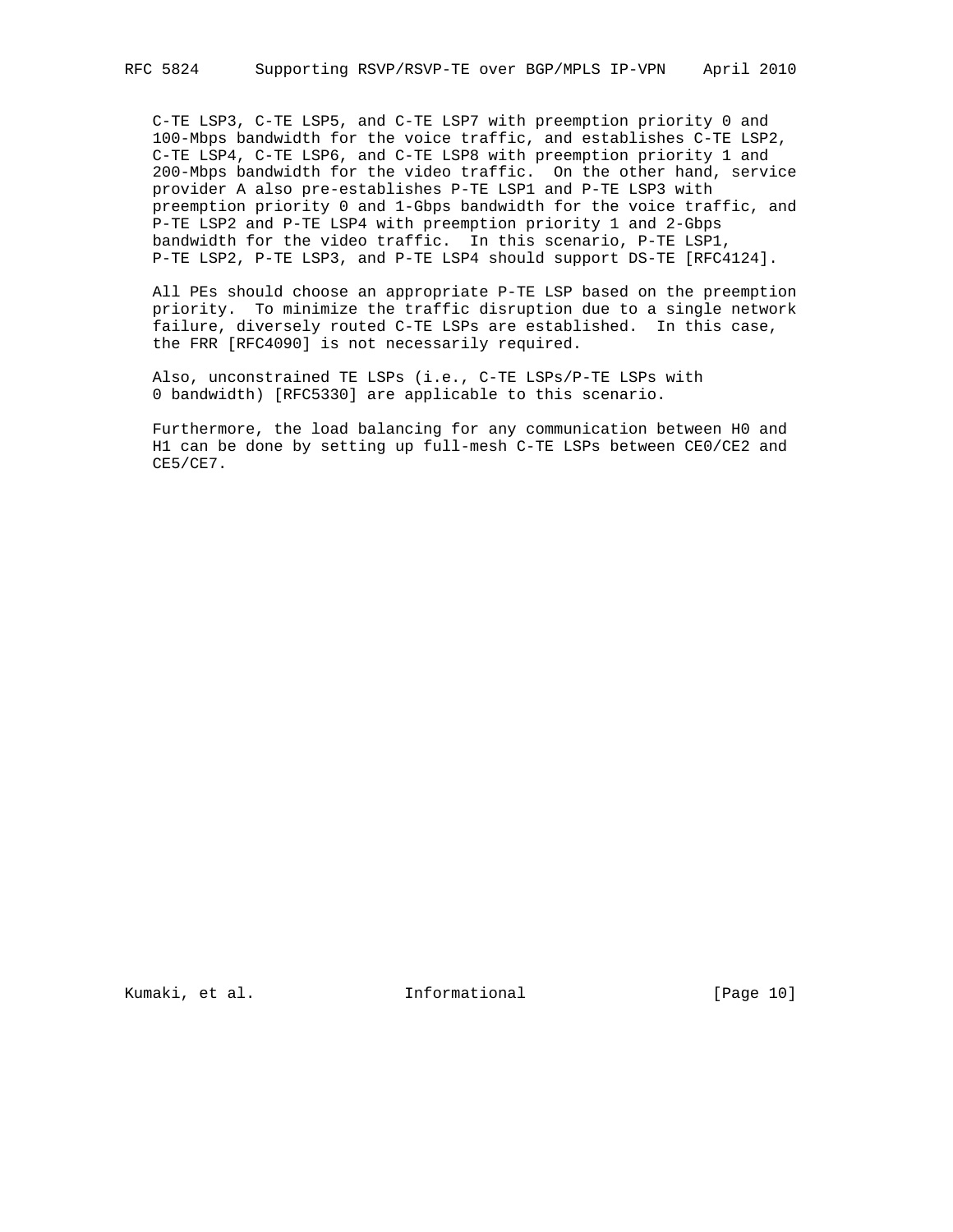C-TE LSP1(P=0),2(P=1) (CE0->CE1->...->CE4->CE5) (CE0<-CE1<-...<-CE4<-CE5) <----------------------------------------------> C-TE  $LSP3(P=0)$ ,  $4(P=1)$  (CE2->CE1->...->CE4->CE7) (CE2<-CE1<-...<-CE4<-CE7) <----------------------------------------------> P-TE LSP1 (p=0) <--------------------> P-TE LSP2 (p=1) <--------------------> .................. .................. . --- --- . --- --- --- --- . --- --- . . |CE0|-|CE1|--|PE1|--|P1 |---|P2 |--|PE2|--|CE4|-|CE5| . . --- /--- --- . --- --- --- --- . --- ---\ --- . .|H0 | + . + . + |H1 |. . --- \--- --- . --- --- --- --- . --- ---/ --- . . |CE2|-|CE3|--|PE3|--|P3 |---|P4 |--|PE4|--|CE6|-|CE7| . . --- --- . --- --- --- --- . --- --- . .................. .................. <--------------------> P-TE LSP3 (p=0) <--------------------> P-TE LSP4 (p=1) <----------------------------------------------> C-TE LSP5(P=0),6(P=1) (CE0->CE3->...->CE6->CE5) (CE0<-CE3<-...<-CE6<-CE5) <----------------------------------------------> C-TE LSP7(P=0),8(P=1) (CE2->CE3->...->CE6->CE7) (CE2<-CE3<-...<-CE6<-CE7) <-----SP C-----> <----BGP/MPLS IP-VPN----> <-----SP C-----> network SP A network network

Figure 3. Scenario III

5.4. Scenario IV: RSVP Aggregation over MPLS-TE Tunnels

 In this scenario, as shown in Figure 4, the customer has two hosts connecting to CE1 and CE2, respectively. CE1 and CE2 are connected to PE1 and PE2, respectively, within a VRF instance belonging to the same VPN. The requesting host (H1) may request from H2 an RSVP path with the bandwidth reservation of X. This reservation request from within the context of VRF will get aggregated onto a pre-established P-TE/DS-TE LSP based upon procedures similar to [RFC4804]. As in the case of [RFC4804], there may be multiple P-TE LSPs belonging to different DS-TE class-types. Local policies can be implemented to

Kumaki, et al. Informational [Page 11]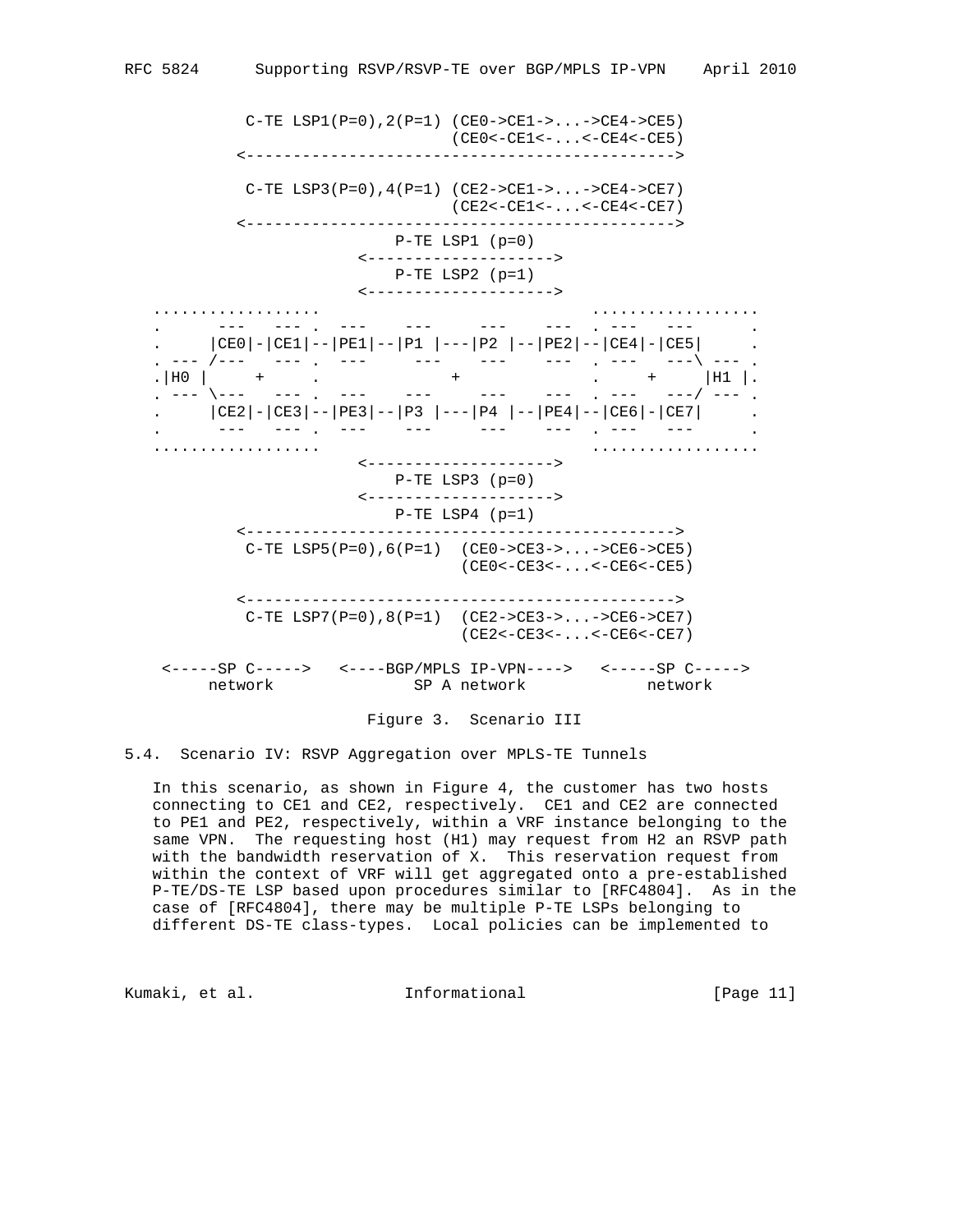map the incoming RSVP path request from H1 to the P-TE LSP with the appropriate class-type. Please note that the end-to-end (e2e) RSVP path request may also be initiated by the CE devices themselves.



Figure 4. Scenario IV

# 5.5. Scenario V: RSVP over Non-TE LSPs

 In this scenario, as shown in Figure 5, a customer has two hosts connecting to CE1 and CE2, respectively. CE1 and CE2 are connected to PE1 and PE2, respectively, within a VRF instance belonging to the same VPN. The requesting host (H1) may request from H2 an RSVP path with the bandwidth reservation of X. In this case, a non-TE LSP (i.e., LDP, etc.) is provided between PEs and has LDP, which supports MPLS Diffserv [RFC3270].

 Note that this only provides Diffserv, and not the bandwidth reservation as is done with RSVP-TE.

 Local policies can be implemented to map the customer's reserved flow to the LSP with the appropriate Traffic Class [RFC5462] at PE1.

Kumaki, et al. 10 millionational [Page 12]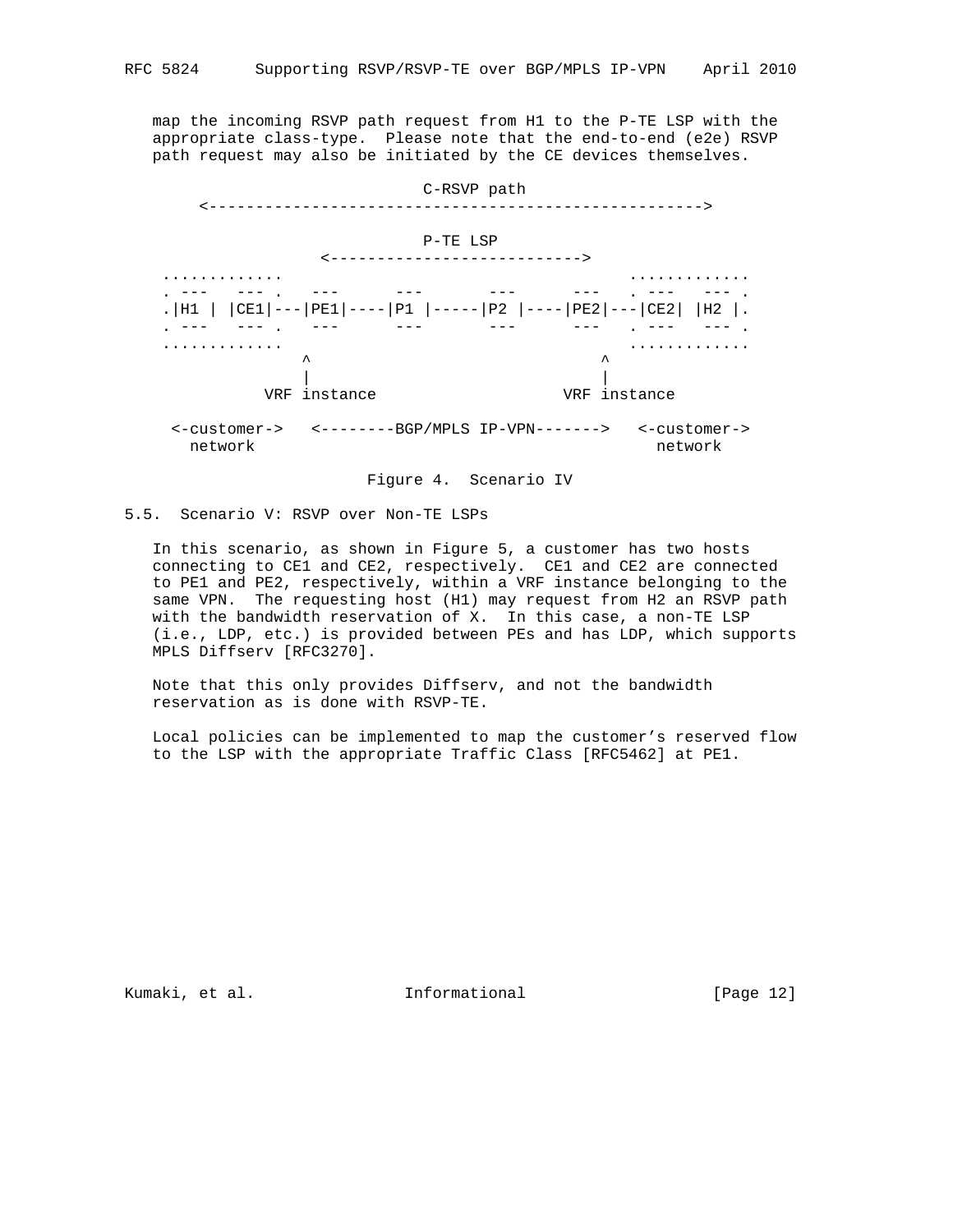

Figure 5. Scenario V

 In this scenario, as shown in Figure 6, a customer uses a VoIP application between its sites (i.e., between CE1 and CE2). H0 and H1 represent voice equipment. In this case, a non-TE LSP means LDP, and the customer establishes C-TE LSP1 as a primary path and C-TE LSP2 as a backup path. If the link between PE1 and CE1 or the node of PE1 fails, C-TE LSP1 needs C-TE LSP2 as a path protection.

Kumaki, et al. 10 mm informational [Page 13]

<sup>5.6.</sup> Scenario VI: RSVP-TE over Non-TE LSPs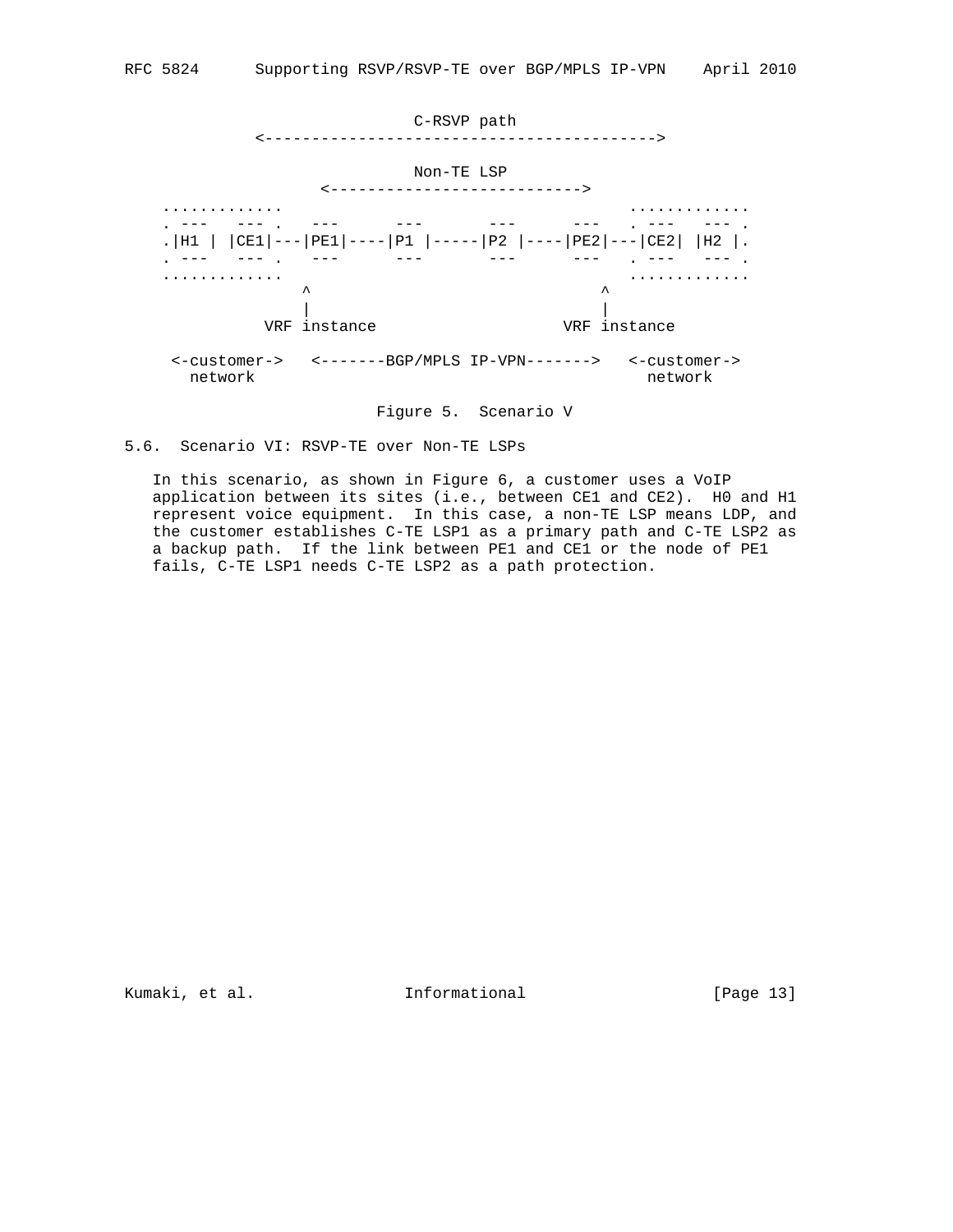

6. Detailed Requirements for the C-TE LSP Model

 This section describes detailed requirements for C-TE LSPs in BGP/MPLS IP-VPN environments.

6.1. Selective P-TE LSPs

 The solution MUST provide the ability to decide which P-TE LSPs a PE uses for a C-RSVP path and a C-TE LSP. When a PE receives a native RSVP and/or a path message from a CE, it MUST be able to decide which P-TE LSPs it uses. In this case, various kinds of P-TE LSPs exist in the service-provider network. For example, the PE MUST choose an appropriate P-TE LSP based on local policies such as:

- 1. preemption priority
- 2. affinity
- 3. class-type
- 4. on the data plane: (Differentiated Services Code Point (DSCP) or Traffic Class bits)
- 6.2. Graceful Restart Support for C-TE LSPs

 The solution SHOULD support the graceful restart capability, where the C-TE LSP traffic continues to be forwarded during a PE graceful restart. Graceful restart mechanisms related to this architecture are described in [RFC3473], [RFC3623], and [RFC4781].

Kumaki, et al. Informational [Page 14]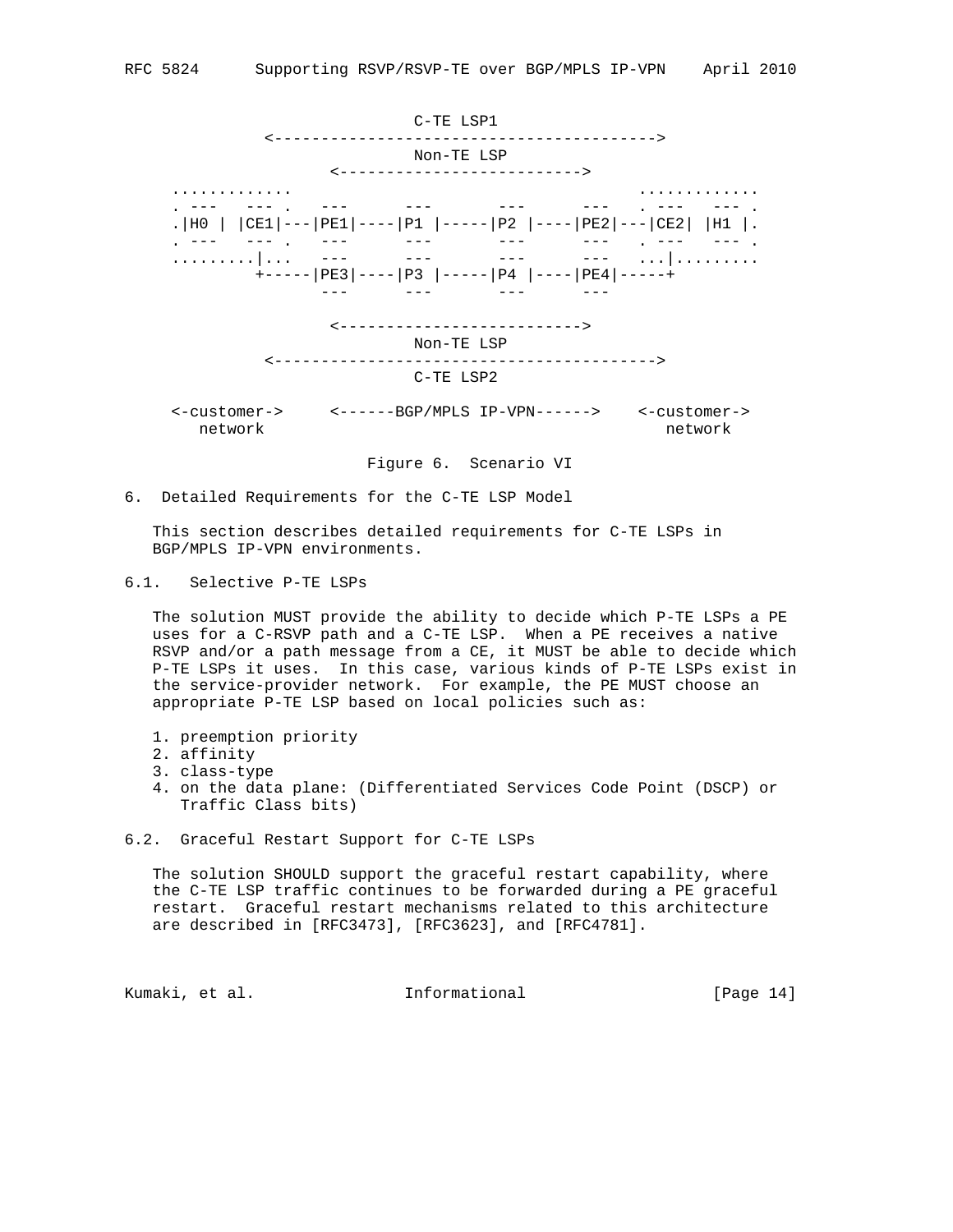## 6.3. Rerouting Support for C-TE LSPs

 The solution MUST provide the rerouting of a C-TE LSP in case of link, node, and SRLG failures, or in case of preemption. Such rerouting may be controlled by a CE or by a PE, depending on the failure. In a dual-homed environment, the ability to perform rerouting MUST be provided against a CE-PE link failure or a PE failure, if another CE-PE link or PE is available between the head end and the tail-end of the C-TE LSP.

6.4. FRR Support for C-TE LSPs

 The solution MUST support FRR [RFC4090] features for a C-TE LSP over a VRF instance.

 In BGP/MPLS IP-VPN environments, a C-TE LSP from a CE traverses multiple PEs and Ps, albeit tunneled over a P-TE LSP. In order to avoid PE-CE link/PE node/SRLG failures, a CE (a customer's head-end router) needs to support link protection or node protection.

The following protection MUST be supported:

- 1. CE link protection
- 2. PE node protection
- 3. CE node protection
- 6.5. Admission Control Support on P-TE LSP Head-Ends

 The solution MUST support admission control on a P-TE LSP tunnel head-end for C-TE LSPs. C-TE LSPs may potentially try to reserve the bandwidth that exceeds the bandwidth of the P-TE LSP. The P-TE LSP tunnel head-end SHOULD control the number of C-TE LSPs and/or the bandwidth of C-TE LSPs. For example, the transport TE LSP head-end SHOULD have a configurable limit on the maximum number of C-TE LSPs that it can admit from a CE. As for the amount of bandwidth that can be reserved by C-TE LSPs, there could be two situations:

- 1. Let the P-TE LSP do its natural bandwidth admission
- 2. Set a cap on the amount of bandwidth, and have the configuration option to:
	- a. Reserve the minimum cap bandwidth or the C-TE LSP bandwidth on the P-TE LSP if the required bandwidth is available
	- b. Reject the C-TE LSP if the required bandwidth by the C-TE LSP is not available

Kumaki, et al. Informational [Page 15]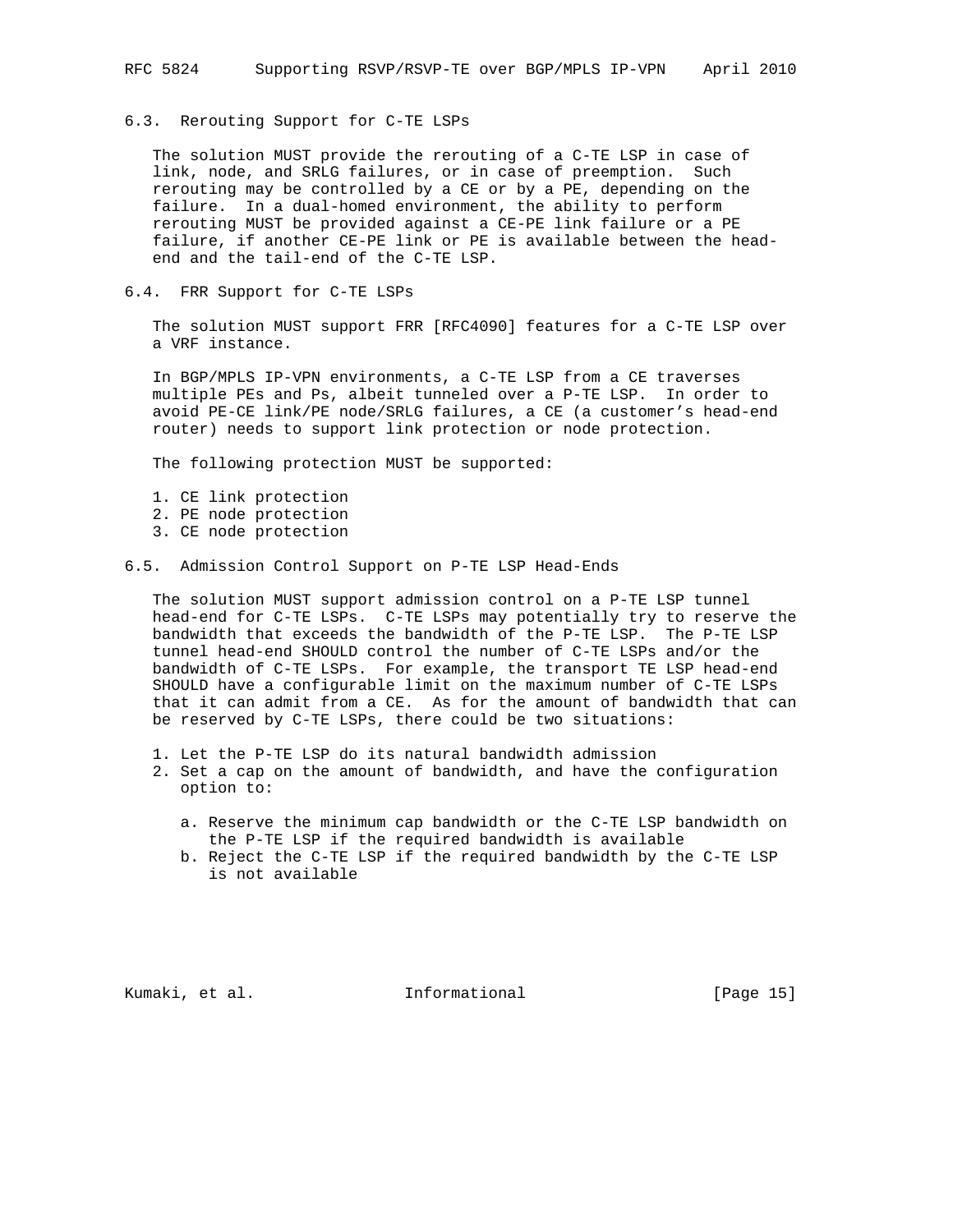6.6. Admission Control Support for C-TE LSPs in LDP-Based Core Networks

 The solution MUST support admission control for a C-TE LSP at a PE in the LDP-based core network. Specifically, PEs MUST have a configurable limit on the maximum amount of bandwidth that can be reserved by C-TE LSPs for a given VRF instance (i.e., for a given customer). Also, a PE SHOULD have a configurable limit on the total amount of bandwidth that can be reserved by C-TE LSPs between PEs.

6.7. Policy Control Support for C-TE LSPs

The solution MUST support the policy control for a C-TE LSP at a PE.

The PE MUST be able to perform the following:

- 1. Limit the rate of RSVP messages per CE link.
- 2. Accept and map, or reject, requests for a given affinity.
- 3. Accept and map, or reject, requests with a specified setup and/or preemption priorities.
- 4. Accept or reject requests for fast reroutes.
- 5. Ignore the requested setup and/or preemption priorities, and select a P-TE LSP based on a local policy that applies to the CE-PE link or the VRF.
- 6. Ignore the requested affinity, and select a P-TE LSP based on a local policy that applies to the CE-PE link or the VRF.
- 7. Perform mapping in the data plane between customer Traffic Class bits and transport P-TE LSP Traffic Class bits, as signaled per [RFC3270].

## 6.8. PCE Features Support for C-TE LSPs

 The solution SHOULD support the PCE architecture for a C-TE LSP establishment in the context of a VRF instance. When a C-TE LSP is provided, CEs, PEs, and Ps may support PCE features ([RFC4655], [RFC5440]).

 In this case, CE routers or PE routers may be Path Computation Clients (PCCs), and PE routers and/or P routers may be PCEs. Furthermore, the solution SHOULD support a mechanism for dynamic PCE discovery. Specifically, all PCEs are not necessarily discovered automatically, and only specific PCEs that know VPN routes should be discovered automatically.

6.9. Diversely Routed C-TE LSP Support

 The solution MUST provide for setting up diversely routed C-TE LSPs over the VRF instance. These diverse C-TE LSPs MAY be traversing

Kumaki, et al. 10 mm informational [Page 16]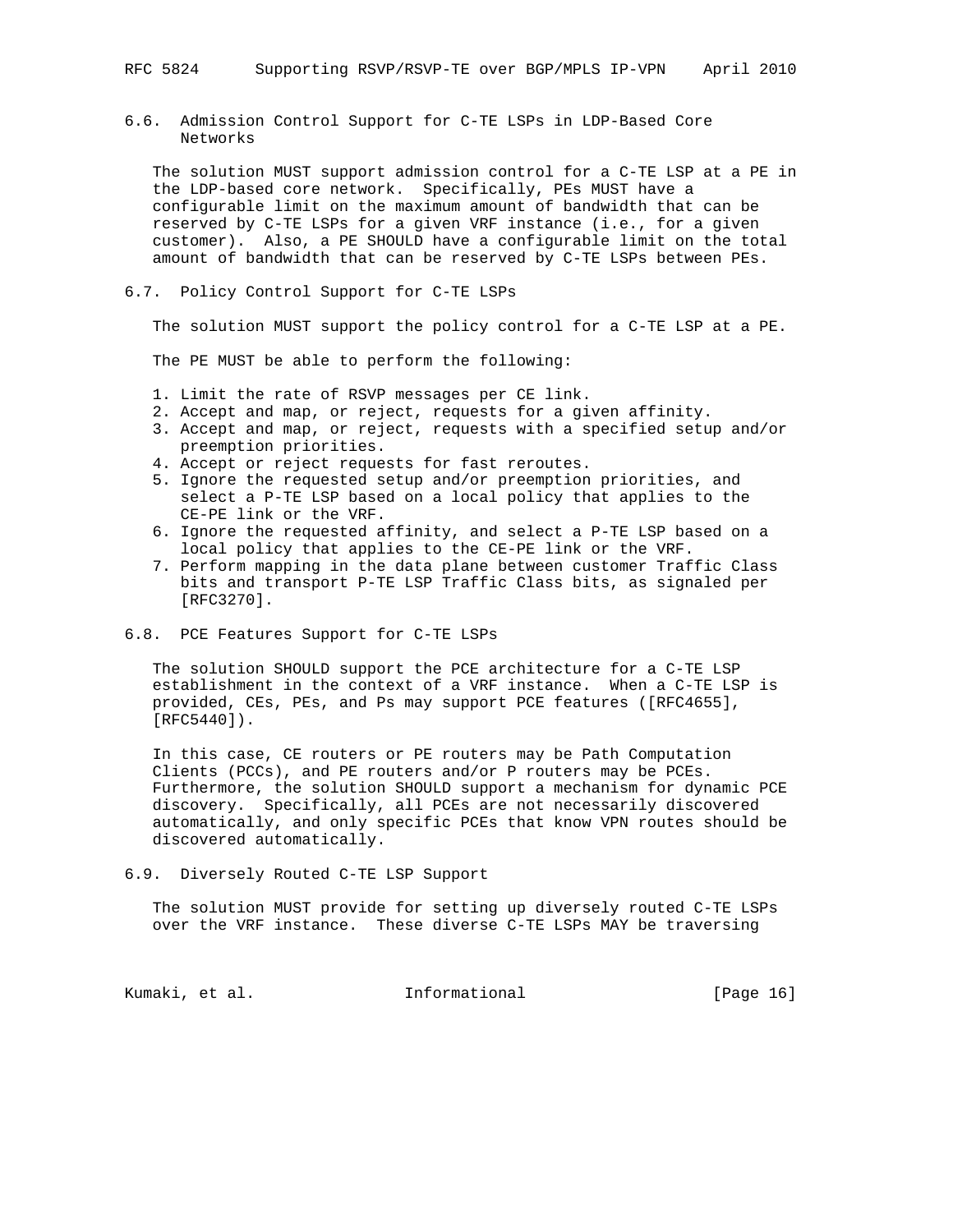over two different P-TE LSPs that are fully disjoint within a service-provider network. When a single CE has multiple uplinks that connect to different PEs, it is desirable that multiple C-TE LSPs over the VRF instance be established between a pair of LSRs. When two CEs have multiple uplinks that connect to different PEs, it is desirable that multiple C-TE LSPs over the VRF instance be established between two different pairs of LSRs. In these cases, for example, the following points will be beneficial to customers.

- 1. load balance of the CE-to-CE traffic across diverse C-TE LSPs so as to minimize the traffic disruption in case of a single network element failure
- 2. path protection (e.g., 1:1, 1:N)
- 6.10. Optimal Path Support for C-TE LSPs

 The solution MUST support the optimal path for a C-TE LSP over the VRF instance. Depending on an application (e.g., voice and video), an optimal path is needed for a C-TE LSP over the VRF instance. In the case of a TE LSP, an optimal route may be the shortest path based on the TE metric applied. For a non-TE LSP using LDP, the IGP metric may be used to compute optimal paths.

6.11. Reoptimization Support for C-TE LSPs

 The solution MUST support the reoptimization of a C-TE LSP over the VRF instance. These LSPs MUST be reoptimized using "make-before break" [RFC3209].

 In this case, it is desirable for a CE to be configured with regard to the timer-based or event-driven reoptimization. Furthermore, customers SHOULD be able to reoptimize a C-TE LSP manually. To provide for delay-sensitive or jitter-sensitive traffic (i.e., voice traffic), C-TE LSP path computation and route selection are expected to be optimal for the specific application.

6.12. DS-TE Support for C-TE LSPs

 The solution MUST support DS-TE [RFC4124] for a C-TE LSP over the VRF instance. In the event that the service provider and the customer have differing bandwidth constraint models, then only the service provider bandwidth model should be supported.

 Applications, which have different traffic characteristics, are used in BGP/MPLS IP-VPN environments. Service providers try to achieve the fine-grained optimization of transmission resources, efficiency, and further-enhanced network performance. It may be desirable to perform TE at a per-class level.

Kumaki, et al. 10 mm informational [Page 17]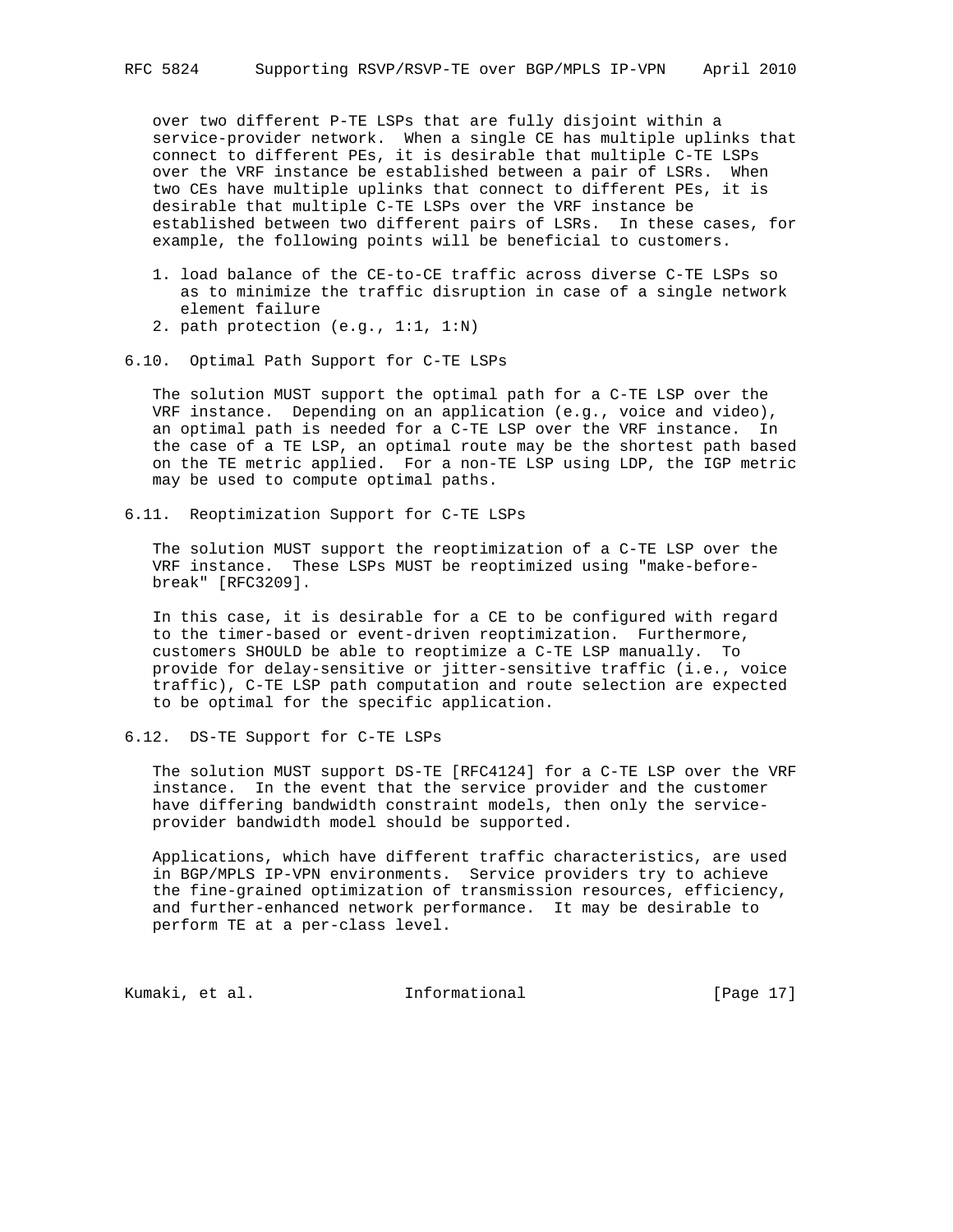By mapping the traffic from a given Diffserv class of service on a separate C-TE LSP, DS-TE allows this traffic to utilize resources available to the given class on both shortest paths and non-shortest paths, and also to follow paths that meet TE constraints that are specific to the given class.

7. Detailed Requirements for the C-RSVP Path Model

 This section describes detailed requirements for C-RSVP paths in BGP/MPLS IP-VPN environments.

7.1. Admission Control between PE and CE for C-RSVP Paths

 The solution MUST support admission control at the ingress PE. PEs MUST control RSVP messages per a VRF instance.

7.2. Aggregation of C-RSVP Paths by P-TE LSPs

 The solution SHOULD support C-RSVP paths aggregated by P-TE LSPs. P-TE LSPs SHOULD be pre-established manually or dynamically by operators and MAY be established if triggered by C-RSVP messages. Also, the P-TE LSP SHOULD support DS-TE.

7.3. Non-TE LSP Support for C-RSVP Paths

 The solution SHOULD support non-TE LSPs (i.e., LDP-based LSP, etc.). Non-TE LSPs are established by LDP [RFC5036] between PEs and support MPLS Diffserv [RFC3270]. The solution MAY support local policies to map the customer's reserved flow to the LSP with the appropriate Traffic Class at the PE.

7.4. Transparency of C-RSVP Paths

 The solution SHOULD NOT change RSVP messages from the local CE to the remote CE (Path, Resv, Path Error, Resv Error, etc.). The solution SHOULD allow customers to receive RSVP messages transparently between CE sites.

8. Commonly Detailed Requirements for Two Models

 This section describes commonly detailed requirements for C-TE LSPs and C-RSVP paths in BGP/MPLS IP-VPN environments.

8.1. CE-PE Routing

 The solution SHOULD support the following routing configuration on the CE-PE links with either RSVP or RSVP-TE on the CE-PE link:

Kumaki, et al. Informational [Page 18]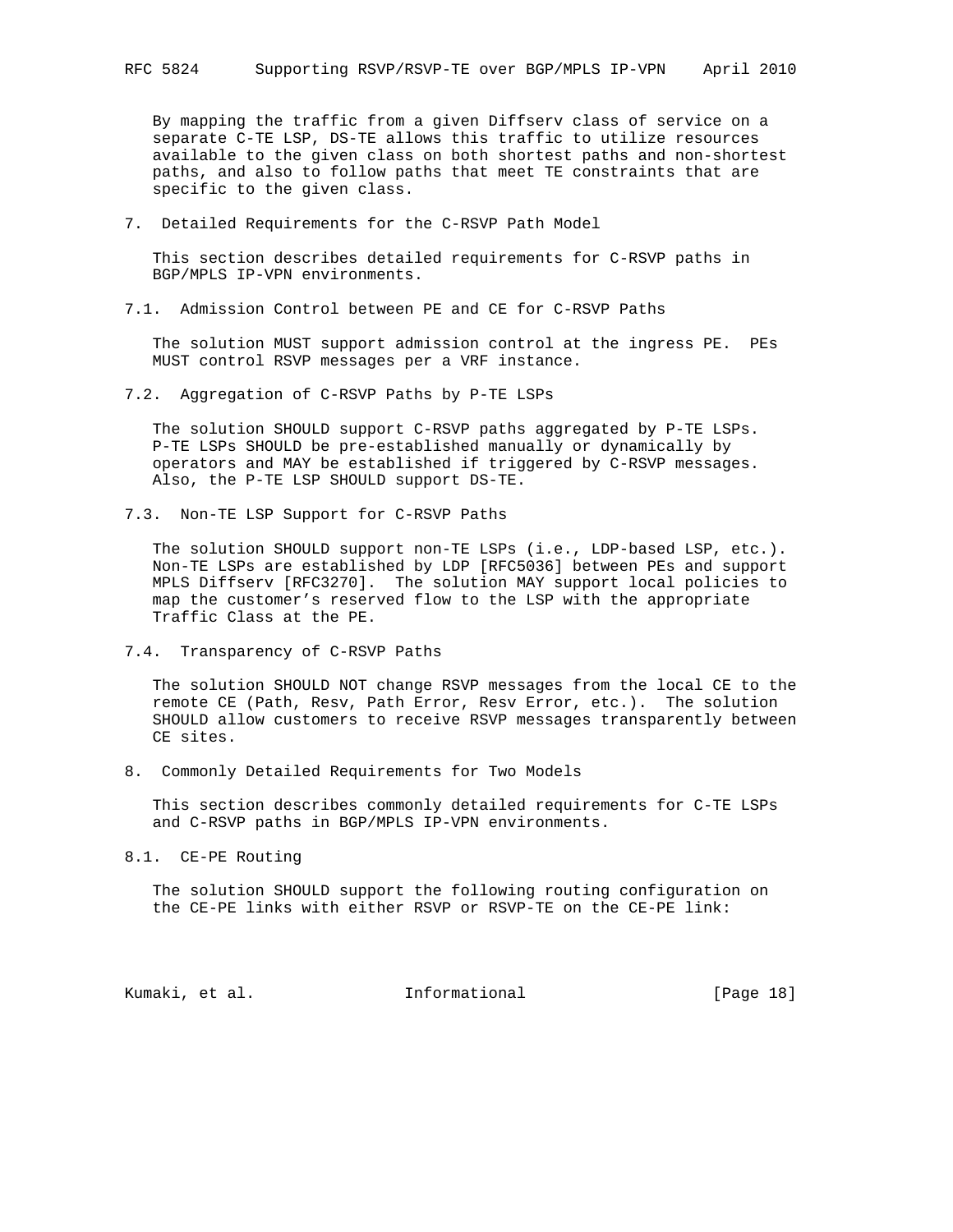- 1. static routing
- 2. BGP routing
- 3. OSPF
- 4. OSPF-TE (RSVP-TE case only)
- 8.2. Complexity and Risks

 The solution SHOULD avoid introducing unnecessary complexity to the current operating network to such a degree that it would affect the stability and diminish the benefits of deploying such a solution over SP networks.

8.3. Backward Compatibility

 The deployment of C-RSVP paths and C-TE LSPs SHOULD avoid impacting existing RSVP and MPLS-TE mechanisms, respectively, but should allow for a smooth migration or co-existence.

8.4. Scalability Considerations

 The solution SHOULD minimize the impact on network scalability from a C-RSVP path and a C-TE LSP over the VRF instance. As identified in earlier sections, PCE provides a method for offloading computation of C-TE LSPs and helps with the solution scalability.

 The solution MUST address the scalability of C-RSVP paths and C-TE LSPs for the following protocols.

- 1. RSVP (e.g., number of RSVP messages, retained state, etc.).
- 2. RSVP-TE (e.g., number of RSVP control messages, retained state, message size, etc.).
- 3. BGP (e.g., number of routes, flaps, overload events, etc.).
- 8.5. Performance Considerations

 The solution SHOULD be evaluated with regard to the following criteria.

- 1. Degree of path optimality of the C-TE LSP.
- 2. TE LSP setup time.
- 3. Failure and restoration time.
- 4. Impact and scalability of the control plane due to added overhead.
- 5. Impact and scalability of the data/forwarding plane due to added overhead.

Kumaki, et al. 10 mm informational [Page 19]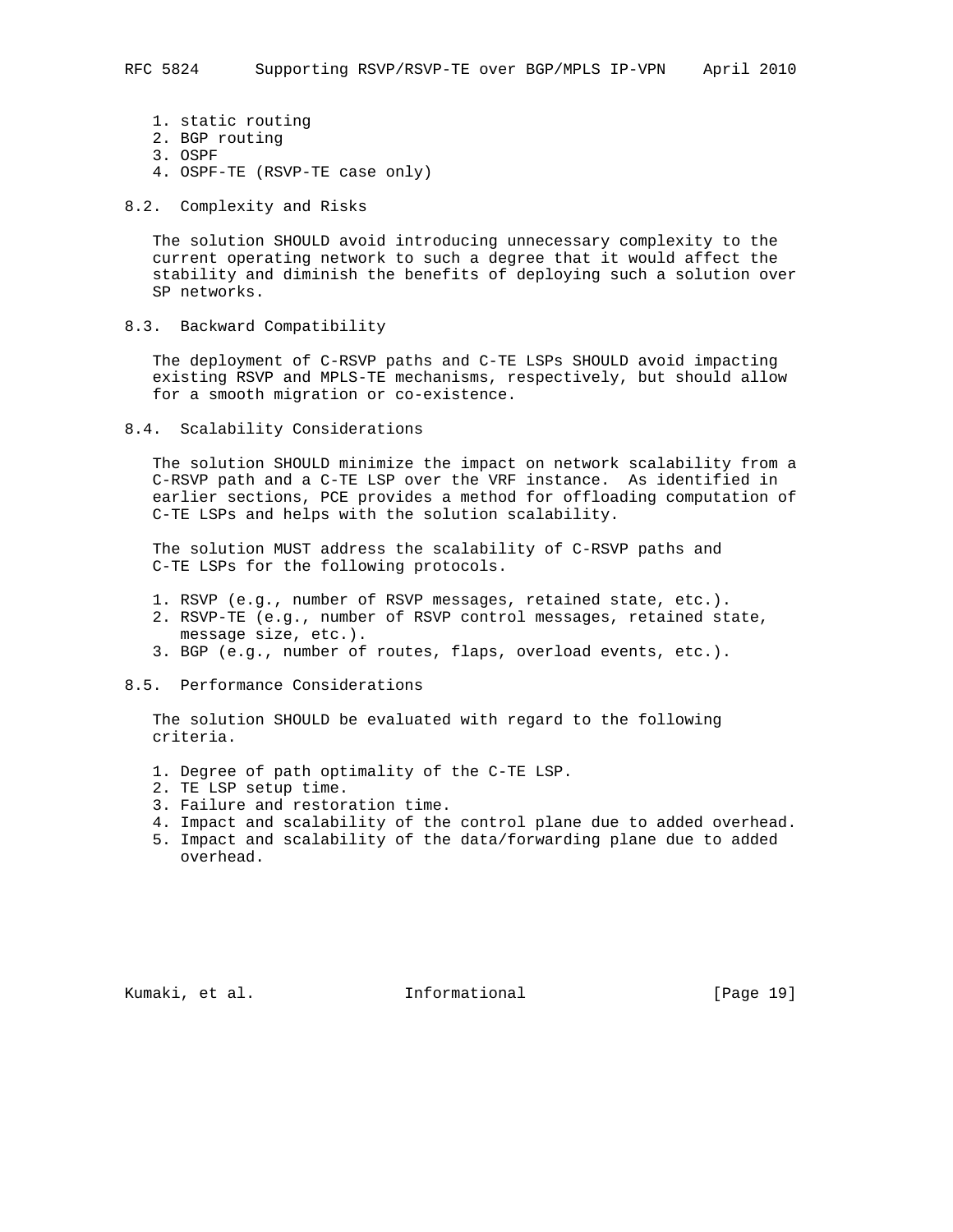### 8.6. Management Considerations

 The solution MUST address the manageability of C-RSVP paths and C-TE LSPs for the following considerations.

- 1. Need for a MIB module for the control plane (including mapping of P-TE LSPs and C-TE LSPs) and bandwidth monitoring.
- 2. Need for diagnostic tools (this includes traceroute and Ping).

 The solution MUST allow routers to support the MIB module for C-RSVP paths and C-TE LSPs per a VRF instance. If a CE is managed by service providers, the solution MUST allow service providers to collect MIB information for C-RSVP paths and C-TE LSPs from the CE per a customer.

 Diagnostic tools can detect failures of the control plane and data plane for general MPLS-TE LSPs [RFC4379]. The solution MUST allow routers to be able to detect failures of the control plane and the data plane for C-TE LSPs over a VRF instance.

 MPLS Operations, Administration, and Maintenance (OAM) for C-TE LSPs MUST be supported within the context of VRF, except for the above.

9. Security Considerations

 Any solution should consider the following general security requirements:

- 1. The solution SHOULD NOT divulge the service-provider topology information to the customer network.
- 2. The solution SHOULD minimize the service-provider network's vulnerability to Denial of Service (DoS) attacks.
- 3. The solution SHOULD minimize the misconfiguration of DSCP marking, preemption, and holding priorities of the customer traffic.

 The following additional security issues for C-TE LSPs relate to both the control plane and the data plane.

 In terms of the control plane, in both the C-RSVP path and C-TE LSP models, a PE receives IPv4 or IPv6 RSVP control packets from a CE. If the CE is a router that is not trusted by service providers, the PE MUST be able to limit the rate and number of IPv4 or IPv6 RSVP control packets.

 In terms of the data plane, in the C-TE LSP model, a PE receives labeled IPv4 or IPv6 data packets from a CE. If the CE is a router that is not trusted by service providers, the PE MUST be able to limit the rate of labeled IPv4 or IPv6 data packets. If the CE is a

Kumaki, et al. 1nformational [Page 20]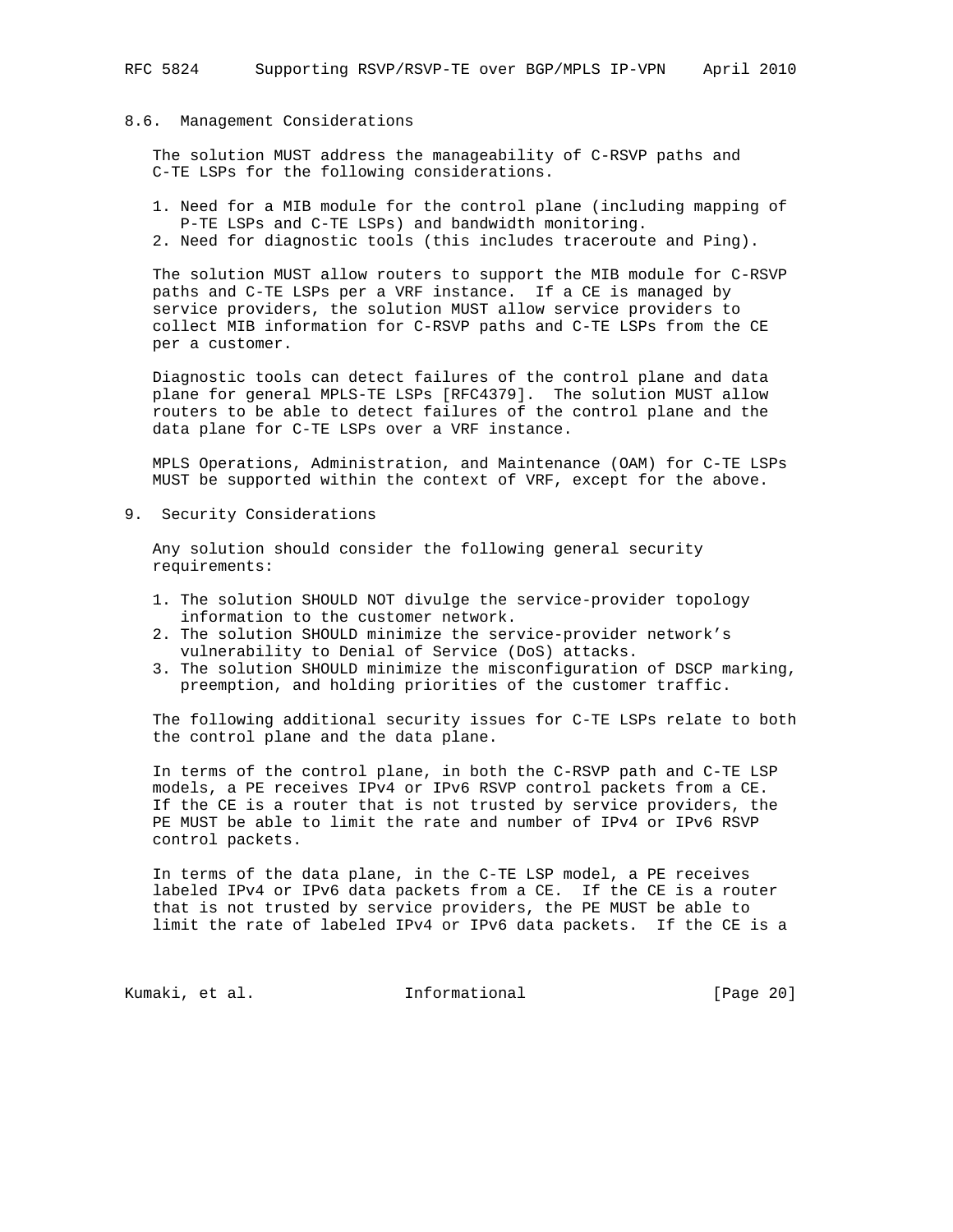trusted router for service providers, the PE MAY be able to limit the rate of labeled IPv4 or IPv6 data packets. Specifically, the PE must drop MPLS-labeled packets if the MPLS label was not assigned over the PE-CE link on which the packet was received. The PE must also be able to police traffic to the traffic profile associated with the LSP on which traffic is received on the PE-CE link.

 Moreover, flooding RSVP/RSVP-TE control packets from malicious customers must be avoided. Therefore, a PE MUST isolate the impact of such customers' RSVP/RSVP-TE packets from other customers.

 In the event that C-TE LSPs are diversely routed over VRF instances, the VRF should indicate to the CE how such diversity was provided.

- 10. References
- 10.1. Normative References
	- [RFC1633] Braden, R., Clark, D., and S. Shenker, "Integrated Services in the Internet Architecture: an Overview", RFC 1633, June 1994.
	- [RFC2119] Bradner, S., "Key words for use in RFCs to Indicate Requirement Levels", BCP 14, RFC 2119, March 1997.
	- [RFC2210] Wroclawski, J., "The Use of RSVP with IETF Integrated Services", RFC 2210, September 1997.
	- [RFC3209] Awduche, D., Berger, L., Gan, D., Li, T., Srinivasan, V., and G. Swallow, "RSVP-TE: Extensions to RSVP for LSP Tunnels", RFC 3209, December 2001.
	- [RFC3270] Le Faucheur, F., Wu, L., Davie, B., Davari, S., Vaananen, P., Krishnan, R., Cheval, P., and J. Heinanen, "Multi-Protocol Label Switching (MPLS) Support of Differentiated Services", RFC 3270, May 2002.
	- [RFC3473] Berger, L., Ed., "Generalized Multi-Protocol Label Switching (GMPLS) Signaling Resource ReserVation Protocol-Traffic Engineering (RSVP-TE) Extensions", RFC 3473, January 2003.
	- [RFC3623] Moy, J., Pillay-Esnault, P., and A. Lindem, "Graceful OSPF Restart", RFC 3623, November 2003.

Kumaki, et al. 10 mm informational [Page 21]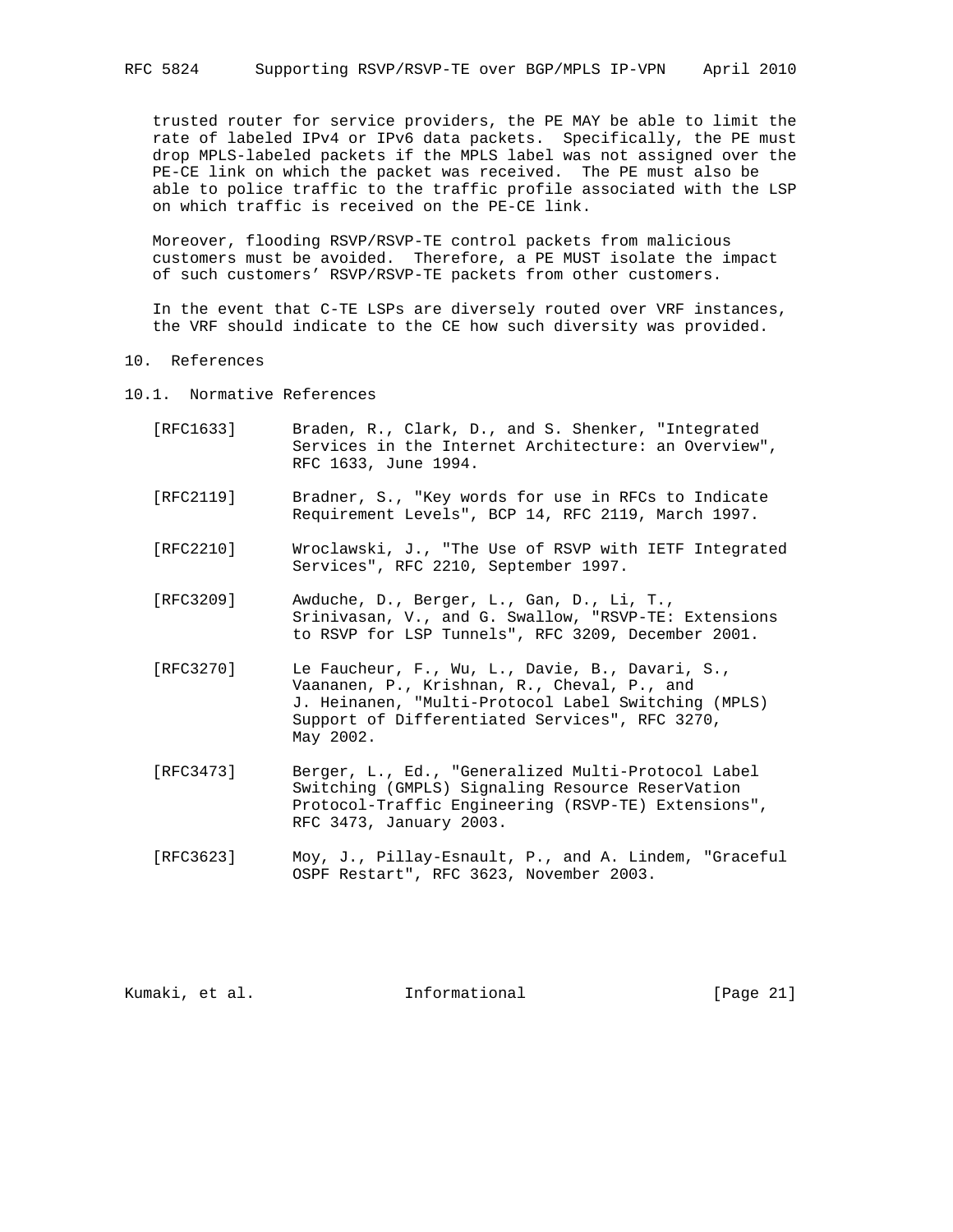RFC 5824 Supporting RSVP/RSVP-TE over BGP/MPLS IP-VPN April 2010

- [RFC4090] Pan, P., Ed., Swallow, G., Ed., and A. Atlas, Ed., "Fast Reroute Extensions to RSVP-TE for LSP Tunnels", RFC 4090, May 2005.
- [RFC4124] Le Faucheur, F., Ed., "Protocol Extensions for Support of Diffserv-aware MPLS Traffic Engineering", RFC 4124, June 2005.
- [RFC4364] Rosen, E. and Y. Rekhter, "BGP/MPLS IP Virtual Private Networks (VPNs)", RFC 4364, February 2006.
- [RFC4379] Kompella, K. and G. Swallow, "Detecting Multi-Protocol Label Switched (MPLS) Data Plane Failures", RFC 4379, February 2006.
- [RFC4655] Farrel, A., Vasseur, J.-P., and J. Ash, "A Path Computation Element (PCE)-Based Architecture", RFC 4655, August 2006.
- [RFC4781] Rekhter, Y. and R. Aggarwal, "Graceful Restart Mechanism for BGP with MPLS", RFC 4781, January 2007.
- [RFC5036] Andersson, L., Ed., Minei, I., Ed., and B. Thomas, Ed., "LDP Specification", RFC 5036, October 2007.
- [RFC5462] Andersson, L. and R. Asati, "Multiprotocol Label Switching (MPLS) Label Stack Entry: "EXP" Field Renamed to "Traffic Class" Field", RFC 5462, February 2009.

10.2. Informative References

- [RSVP-L3VPN] Davie, B., Le Faucheur, F., and A. Narayanan, "Support for RSVP in Layer 3 VPNs", Work in Progress, November 2009.
- [RFC4804] Le Faucheur, F., Ed., "Aggregation of Resource ReSerVation Protocol (RSVP) Reservations over MPLS TE/DS-TE Tunnels", RFC 4804, February 2007.
- [RFC5330] Vasseur, JP., Ed., Meyer, M., Kumaki, K., and A. Bonda, "A Link-Type sub-TLV to Convey the Number of Traffic Engineering Label Switched Paths Signalled with Zero Reserved Bandwidth across a Link", RFC 5330, October 2008.

Kumaki, et al. 10 Informational [Page 22]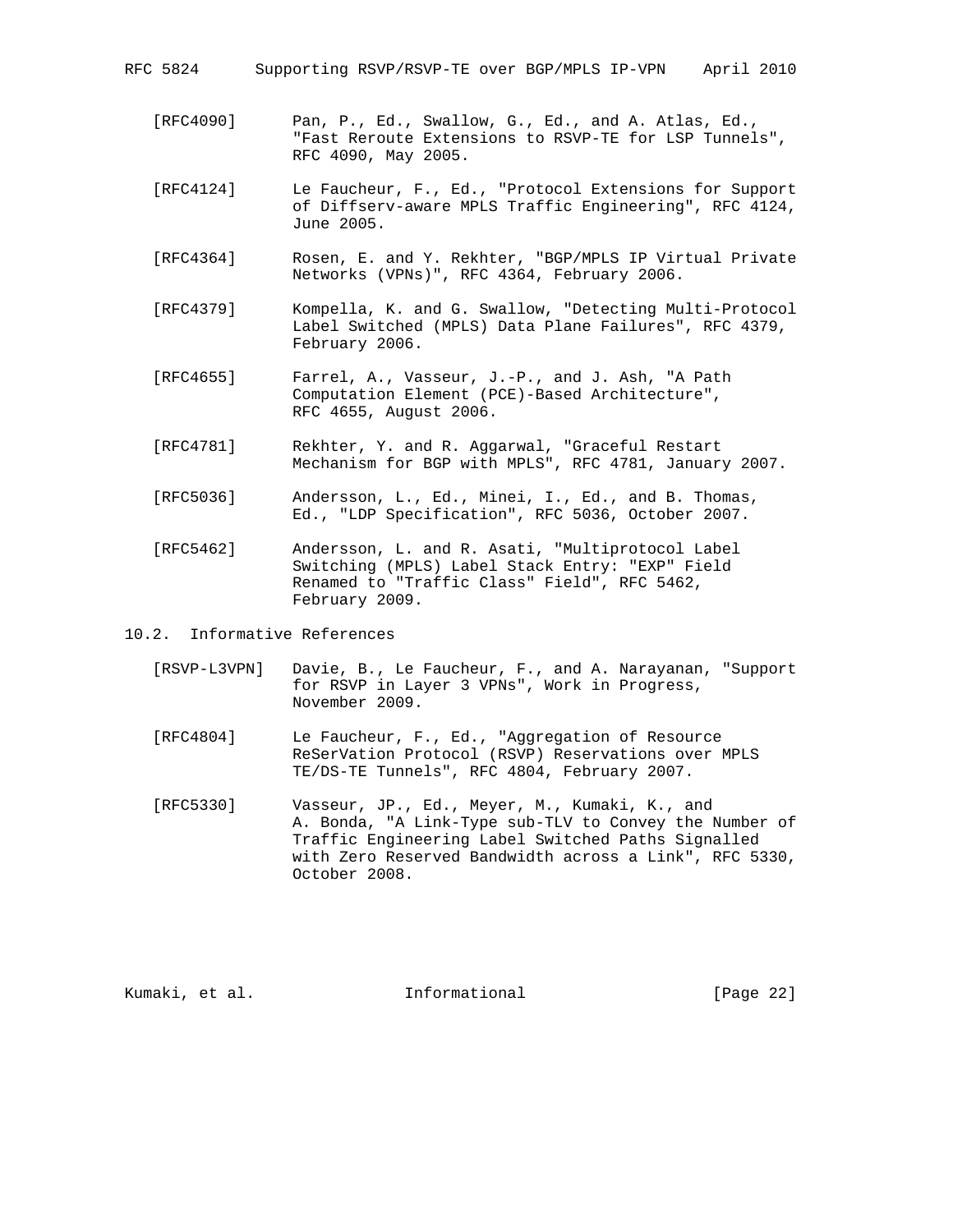[RFC5440] Vasseur, JP., Ed., and JL. Le Roux, Ed., "Path Computation Element (PCE) Communication Protocol (PCEP)", RFC 5440, March 2009.

# 11. Acknowledgments

 The authors would like to express thanks to Nabil Bitar, David McDysan, and Daniel King for their helpful and useful comments and feedback.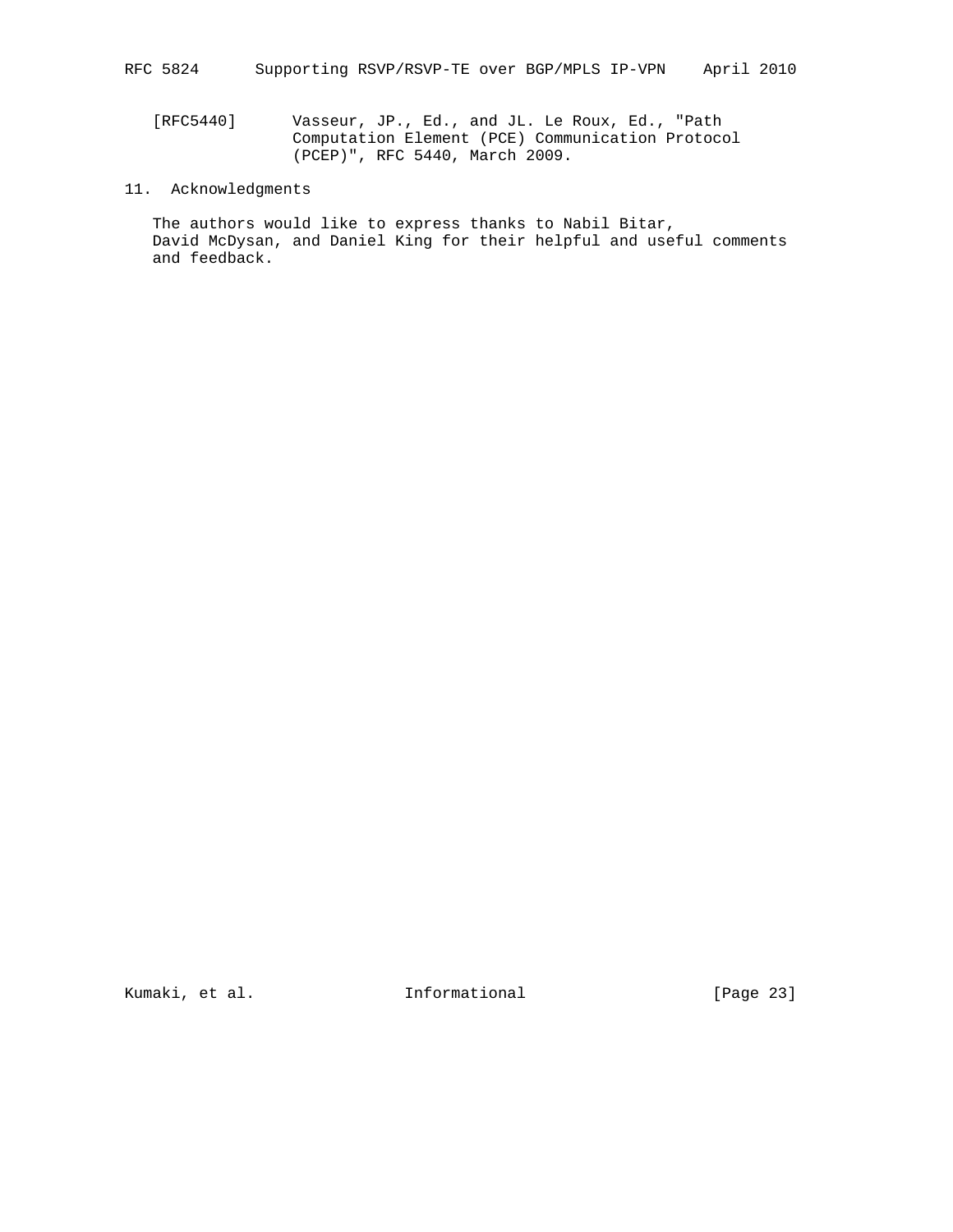Appendix A. Reference Model

 In this appendix, a C-RSVP path, a C-TE LSP, and a P-TE LSP are explained.

All scenarios in this appendix assume the following:

- A P-TE LSP is established between PE1 and PE2. This LSP is used by the VRF instance to forward customer packets within a BGP/MPLS IP-VPN.
- The service provider has ensured that enough bandwidth is available to meet the service requirements.
- A.1. End-to-End C-RSVP Path Model

 A C-RSVP path and a P-TE LSP are shown in Figure 7, in the context of a BGP/MPLS IP-VPN. A P-TE LSP may be a non-TE LSP (i.e., LDP) in some cases. In the case of a non-TE mechanism, however, it may be difficult to guarantee an end-to-end bandwidth, as resources are shared.

 CE0/CE1 requests an e2e C-RSVP path to CE3/CE2 with the bandwidth reservation of X. At PE1, this reservation request received in the context of a VRF will get aggregated onto a pre-established P-TE LSP, or trigger the establishment of a new P-TE LSP. It should be noted that C-RSVP sessions across different BGP/MPLS IP-VPNs can be aggregated onto the same P-TE LSP between the same PE pair, achieving further scalability. [RFC4804] defines this scenario in more detail.

 The RSVP control messages (e.g., an RSVP PATH message and an RSVP RESV message) exchanged among CEs are forwarded by IP packets through the BGP/MPLS IP-VPN. After CE0 and/or CE1 receive a reservation message from CE2 and/or CE3, CE0/CE1 establishes a C-RSVP path through the BGP/MPLS IP-VPN.

Kumaki, et al. 10 Informational [Page 24]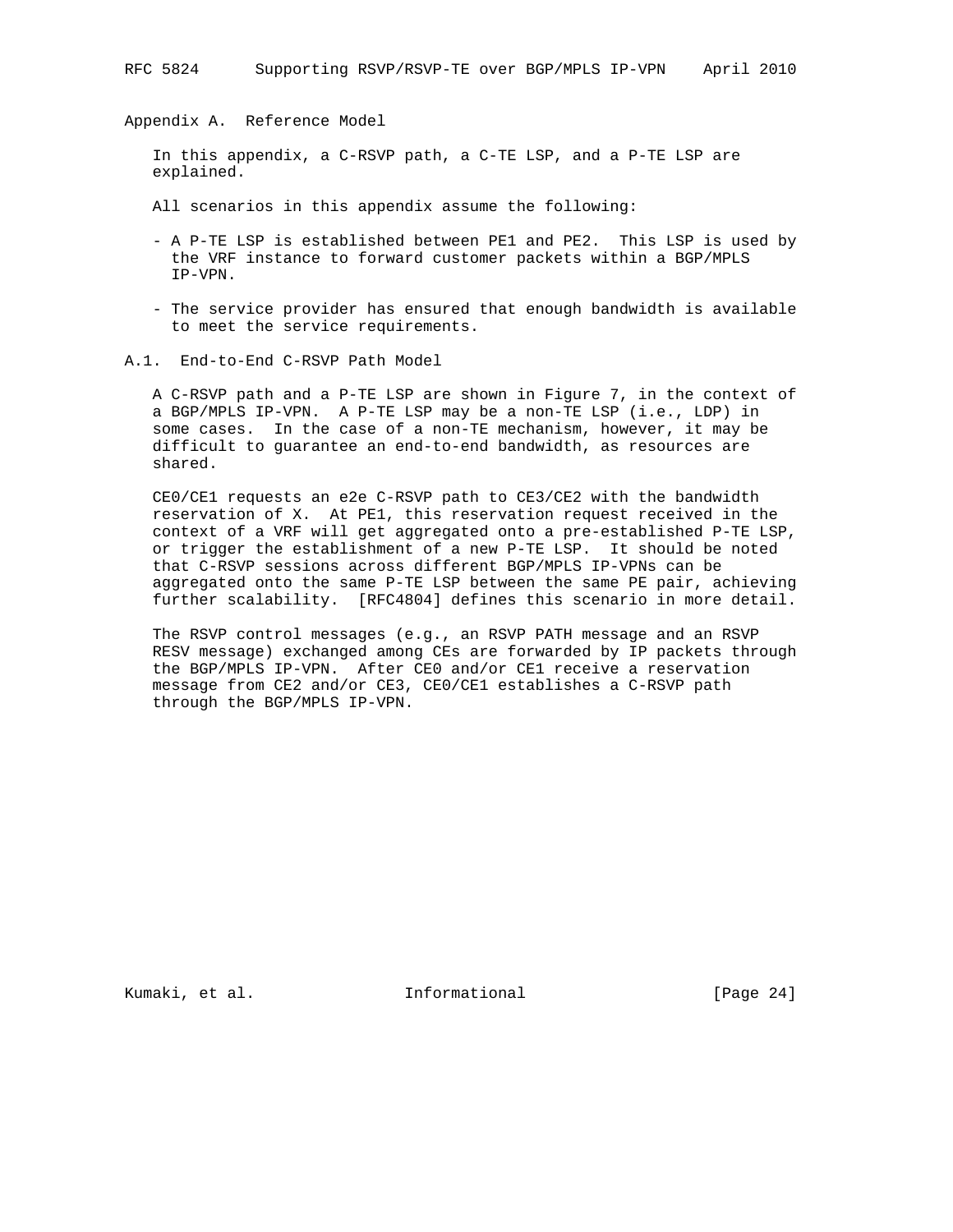

Figure 7. e2e C-RSVP Path Model

## A.2. End-to-End C-TE LSP Model

 A C-TE LSP and a P-TE LSP are shown in Figure 8, in the context of a BGP/MPLS IP-VPN. A P-TE LSP may be a non-TE LSP (i.e., LDP) in some cases. As described in the previous sub-section, it may be difficult to guarantee an end-to-end QoS in some cases.

 CE0/CE1 requests an e2e TE LSP path to CE3/CE2 with the bandwidth reservation of X. At PE1, this reservation request received in the context of a VRF will get aggregated onto a pre-established P-TE LSP, or trigger the establishment of a new P-TE LSP. It should be noted that C-TE LSPs across different BGP/MPLS IP-VPNs can be aggregated onto the same P-TE LSP between the same PE pair, achieving further scalability.

 The RSVP-TE control messages (e.g., an RSVP PATH message and an RSVP RESV message) exchanged among CEs are forwarded by a labeled packet through the BGP/MPLS IP-VPN. After CE0 and/or CE1 receive a reservation message from CE2 and/or CE3, CE0/CE1 establishes a C-TE LSP through the BGP/MPLS IP-VPN.

 A P-TE LSP is established between PE1 and PE2. This LSP is used by the VRF instance to forward customer packets within the BGP/MPLS IP-VPN.

Kumaki, et al. Informational [Page 25]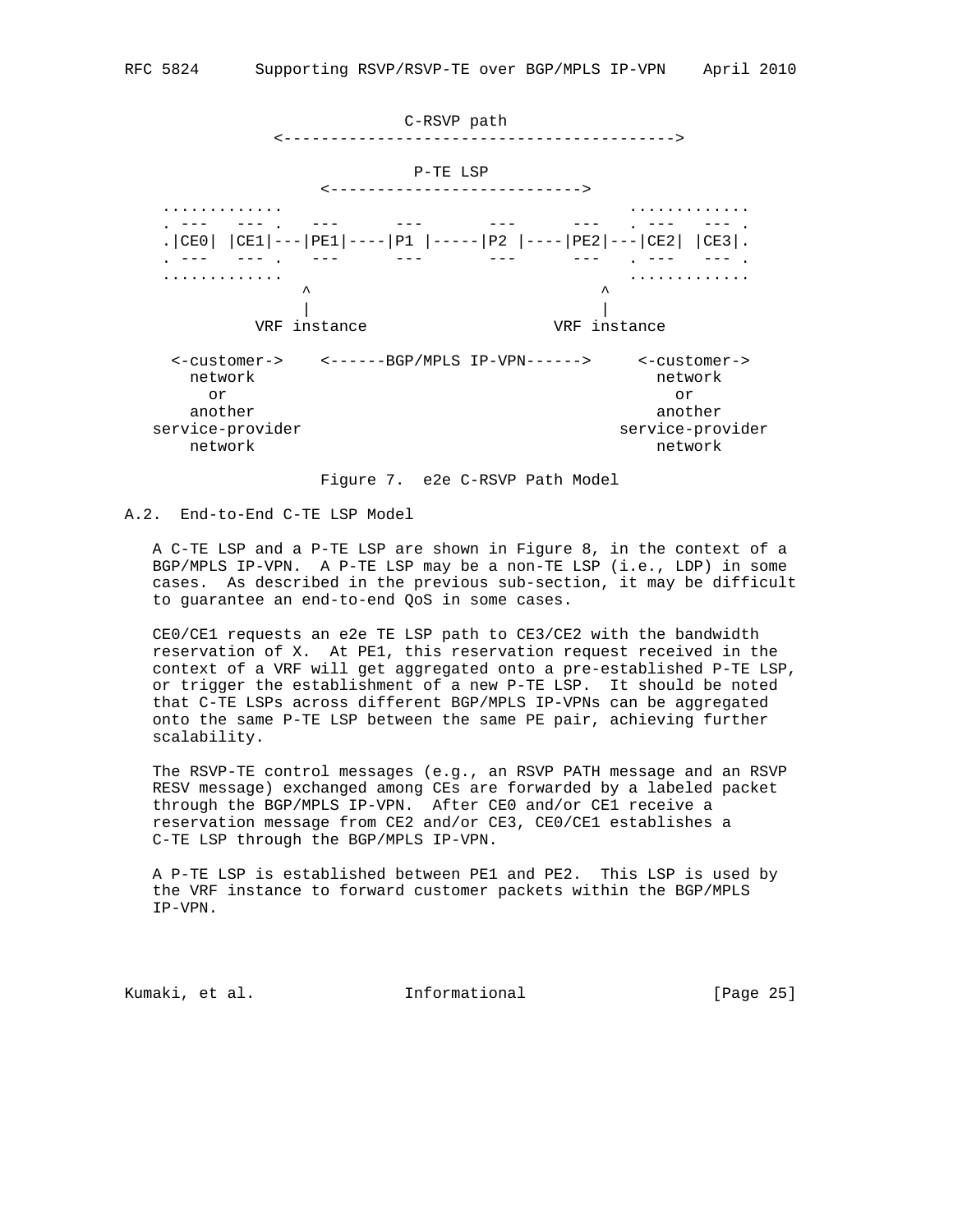

Figure 8. e2e C-TE LSP Model

Kumaki, et al. 10 Informational [Page 26]